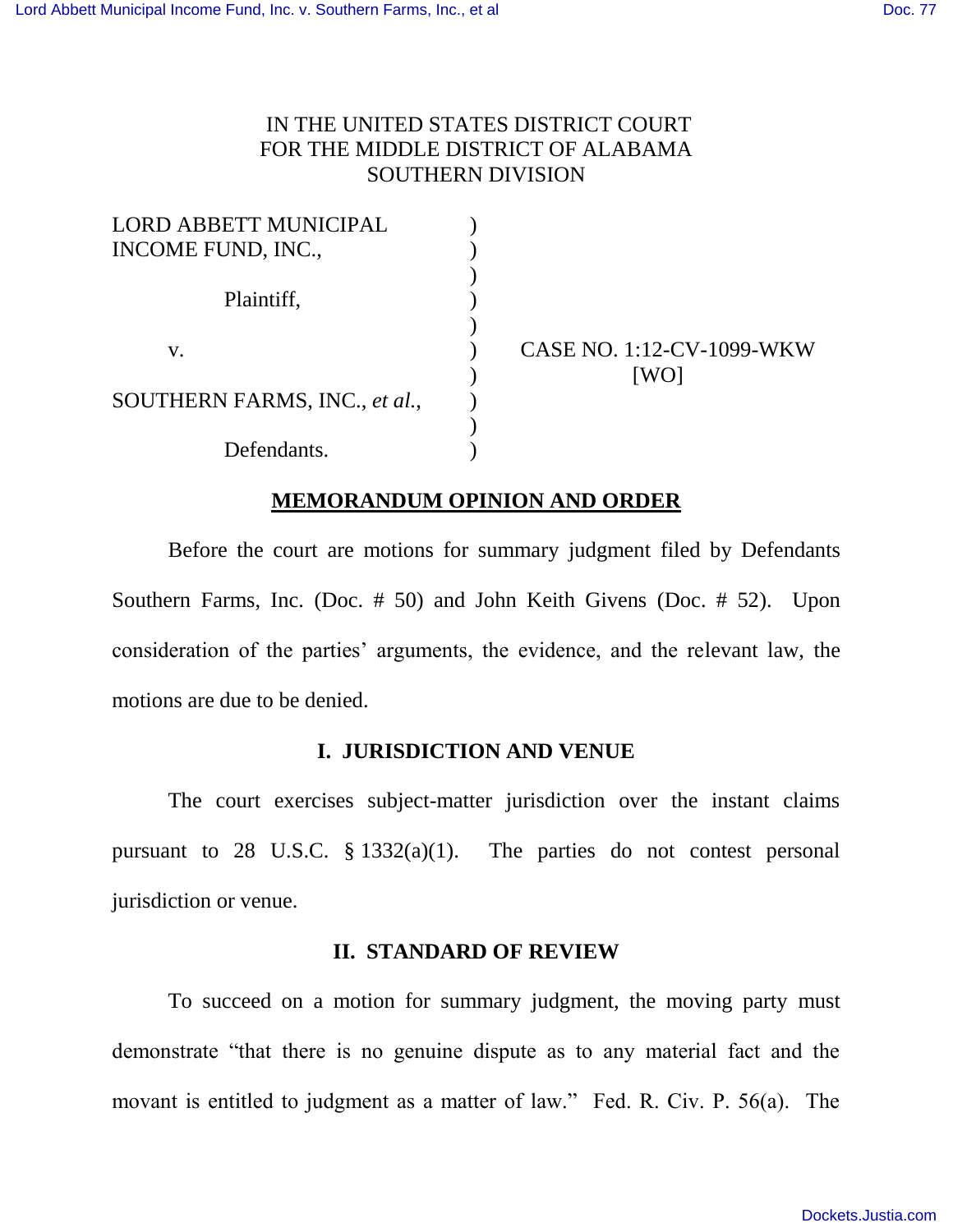court must view the evidence and the inferences from that evidence in the light most favorable to the nonmoving party. *Jean-Baptiste v. Gutierrez*, 627 F.3d 816, 820 (11th Cir. 2010).

On a motion for summary judgment, the moving party "always bears the initial responsibility of informing the district court of the basis for its motion." *Celotex Corp. v. Catrett*, 477 U.S. 317, 323 (1986). This responsibility includes identifying the portions of the record illustrating the absence of a genuine dispute of material fact. *Id*. If the moving party does not bear the trial burden of production, it may assert, without citing the record, that the nonmoving party "cannot produce admissible evidence to support" a material fact. Fed. R. Civ. P. 56(c)(1)(B); *see also* Fed. R. Civ. P. 56 advisory committee's note ("Subdivision  $(c)(1)(B)$  recognizes that a party need not always point to specific record materials. . . . [A] party who does not have the trial burden of production may rely on a showing that a party who does have the trial burden cannot produce admissible evidence to carry its burden as to the fact."). If the moving party meets its burden, the burden shifts to the nonmoving party to establish – with evidence beyond the pleadings – that a genuine dispute of material fact exists as to each of its claims for relief. *Celotex*, 477 U.S. at 324. A genuine dispute of material fact exists when the nonmoving party produces evidence allowing a reasonable fact finder to return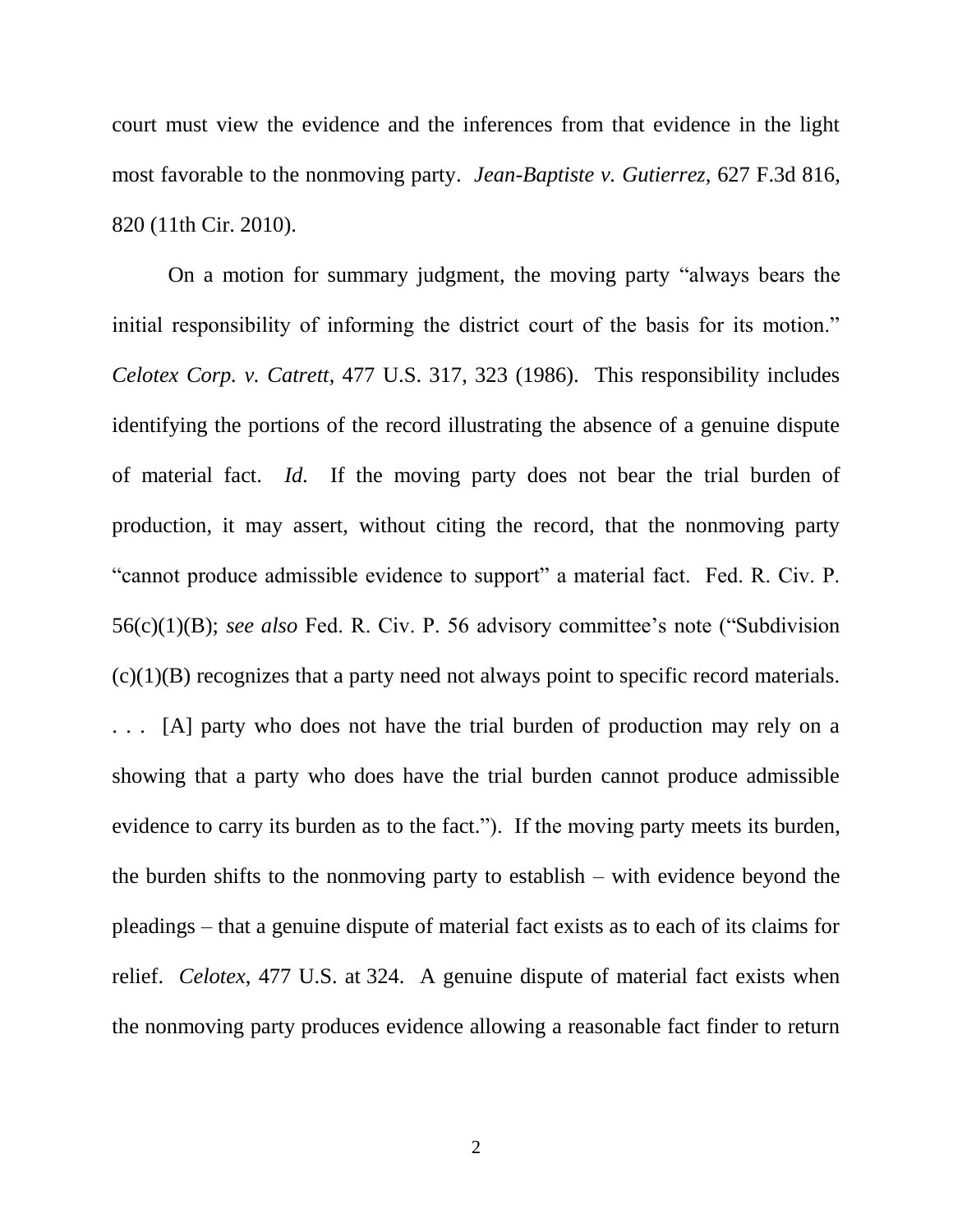a verdict in its favor. *Waddell v. Valley Forge Dental Assocs.*, 276 F.3d 1275, 1279 (11th Cir. 2001).

## **III. BACKGROUND**

This case arises from the development of Country Crossing, a mixed-use entertainment complex in Houston County, Alabama. The brainchild of developer Ronnie Gilley ("Gilley"), Country Crossing offered patrons a variety of diversions from the workaday routine. The original scheme contemplated a theater, an RV park, restaurants, a bed and breakfast, and, controversially, an electronic bingo facility.

Country Crossing showed early promise. It garnered the support of several successful country recording artists, including the late George Jones. But in the wake of Governor Bob Riley's efforts to quell gambling in the state, the project swiftly met its demise. As the neon lights faded over southern Houston County, creditors were left to wonder who would fill Country Crossing's shoes.<sup>1</sup>

#### **A. Facts**

l

In the action at bar, Plaintiff Lord Abbett Municipal Income Fund, Inc. ("Lord Abbett") asserts two claims against Defendants Southern Farms, Inc. ("Southern Farms") and John Keith Givens ("Givens"). The factual background of

<sup>1</sup> *See* George Jones, *Who's Gonna Fill Their Shoes* (Epic Records 1985).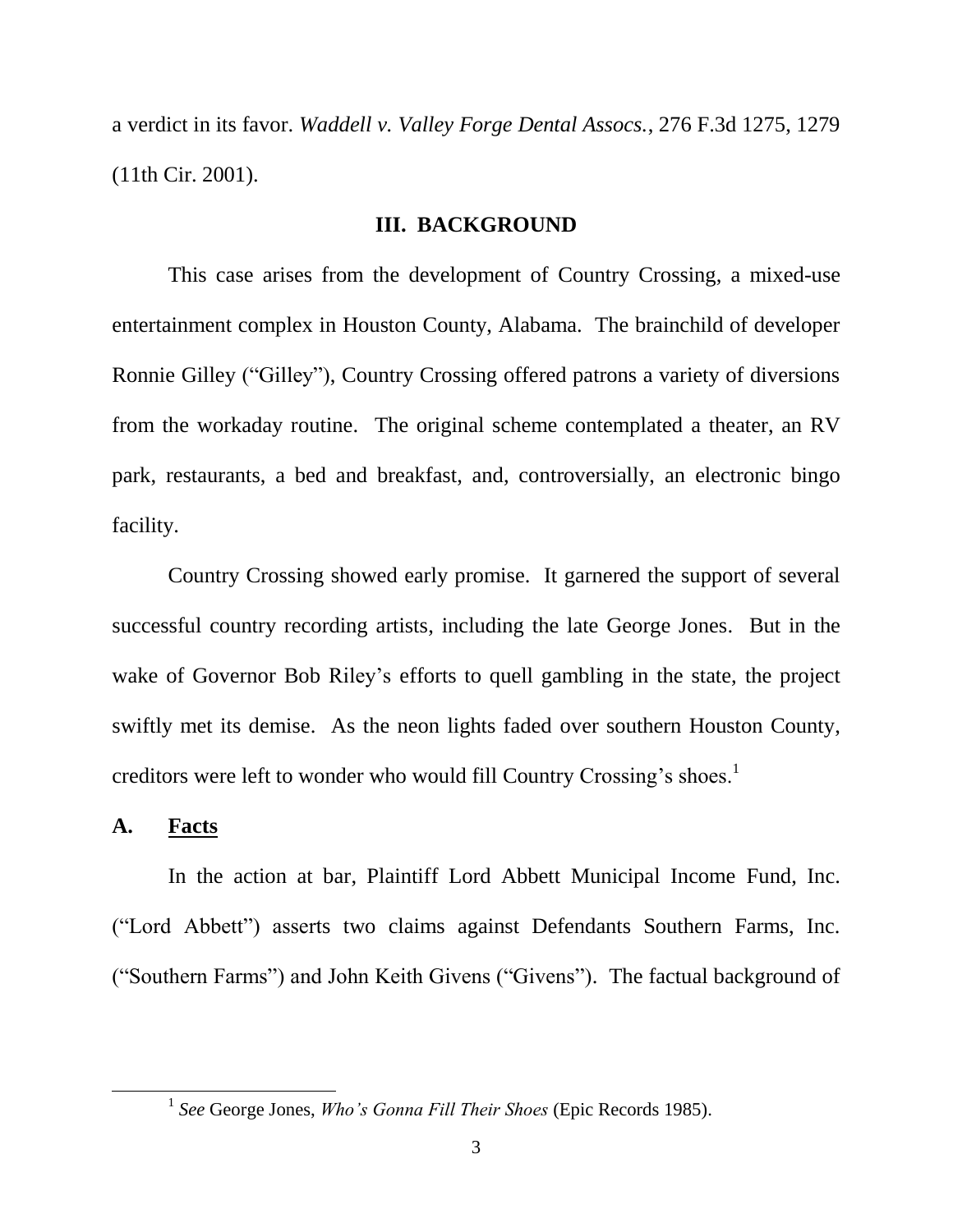these claims were addressed at length in a previous opinion (Doc. # 44), but the complex nature of the events calls for a recitation.

## **1.** *Property Acquisition*

 $\overline{a}$ 

Before Gilley could begin building, he needed to acquire suitable property. He dispersed ownership of the Country Crossing project among three separate limited liability companies (the "Country Crossing Entities"), one of which would take a central role in the Southern Farms transaction. Resorts & Entertainment Group II, LLC was responsible for management and operations. Country Crossing, LLC oversaw issues of intellectual property and licensing. Resorts Development Group II, LLC ("RDG-II") handled acquisition of real property and construction. Each of the Country Crossing Entities issued ownership shares in the form of membership units.

In October of 2008, RDG-II made arrangements to purchase a 375-acre parcel of land from Southern Farms, an entity wholly owned by Givens. They agreed on a purchase price of \$19,840,000. Southern Farms received additional consideration in the form of five percent of the membership units of each of the Country Crossing Entities. Pursuant to the Promissory Note and Security Agreement,<sup>2</sup> Southern Farms financed the transaction at zero percent interest.

 $2$  In contemplation of the land transaction, RDG-II and Southern Farms entered into a Land Purchase Agreement (Doc. # 59-1, at 12–22), a Promissory Note and Security Agreement (Doc. # 59-1, at 23–31), a Mortgage Agreement (Doc. # 59-1, at 32–50), and several Guaranty Agreements (Doc. # 59-1, at 51–72).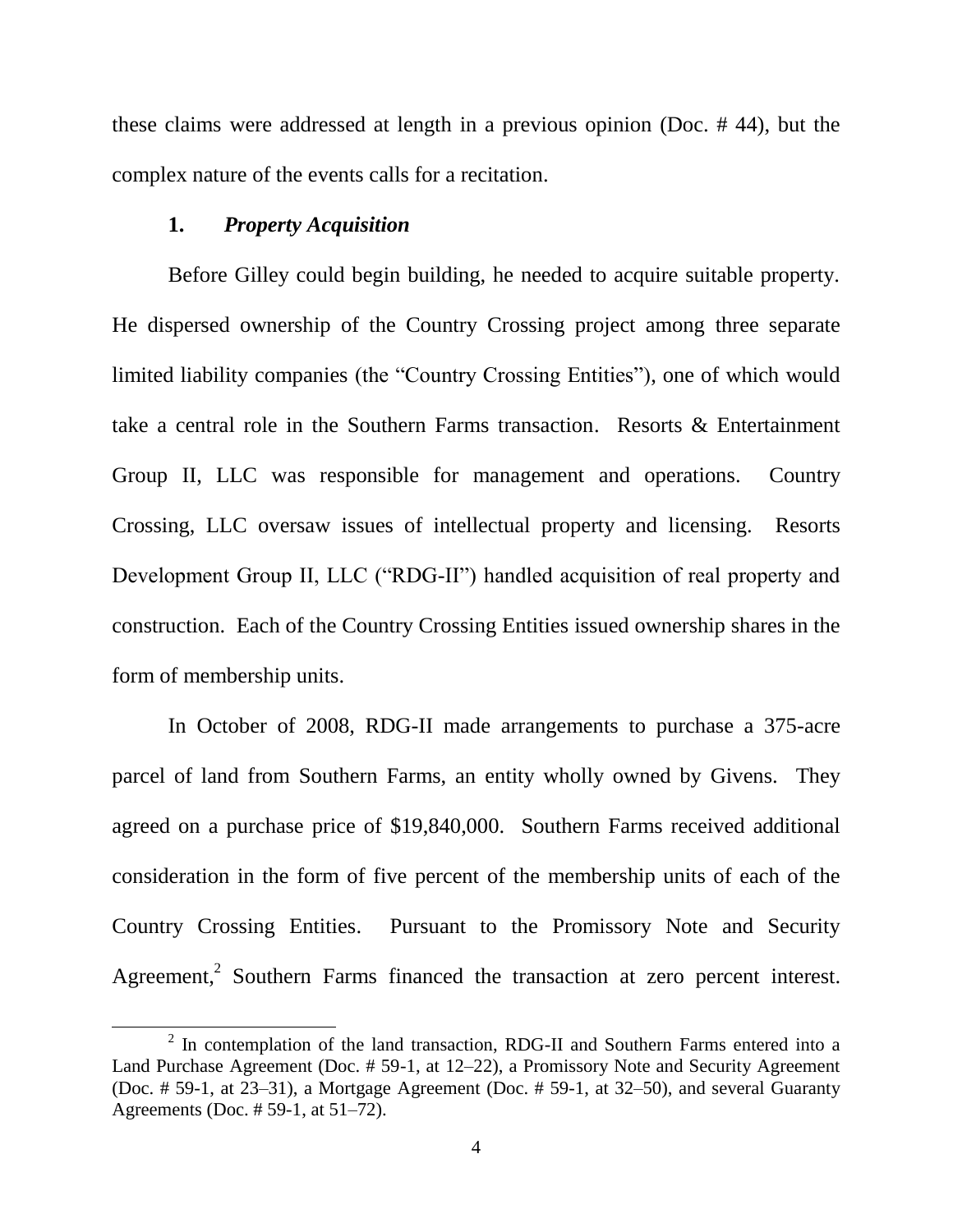RDG-II granted Southern Farms a first priority mortgage on the property, but Southern Farms agreed that it would subordinate its interest to those of lenders financing future improvements to the property. As additional security for repayment of the purchase price, Southern Farms received personal guaranties from Gilley and associated business entities. Gilley and related entities also pledged to Southern Farms a twenty-five percent equity interest in the Country Crossing Entities.

After RDG-II finalized the land purchase transaction, it became insolvent. An independent appraisal of the property revealed a fair market value of approximately \$3,000,000. Because the purchase price and the debt obligations were substantially higher than the actual value of the property, RDG-II's assets exceeded its liabilities. RDG-II had no steady source of income, and it lacked sufficient cash flow to make the payments contemplated under the Land Purchase Agreement.

## **2.** *Bond Obligations*

To facilitate Country Crossing's development, the Houston County Commission created two districts: (1) the Cooperative District of Houston County – Country Crossing Project (the "Cooperative District"), and (2) the Improvement District of Houston County – Country Crossing Project (the "Improvement District") (collectively the "Districts"). The Districts were authorized to issue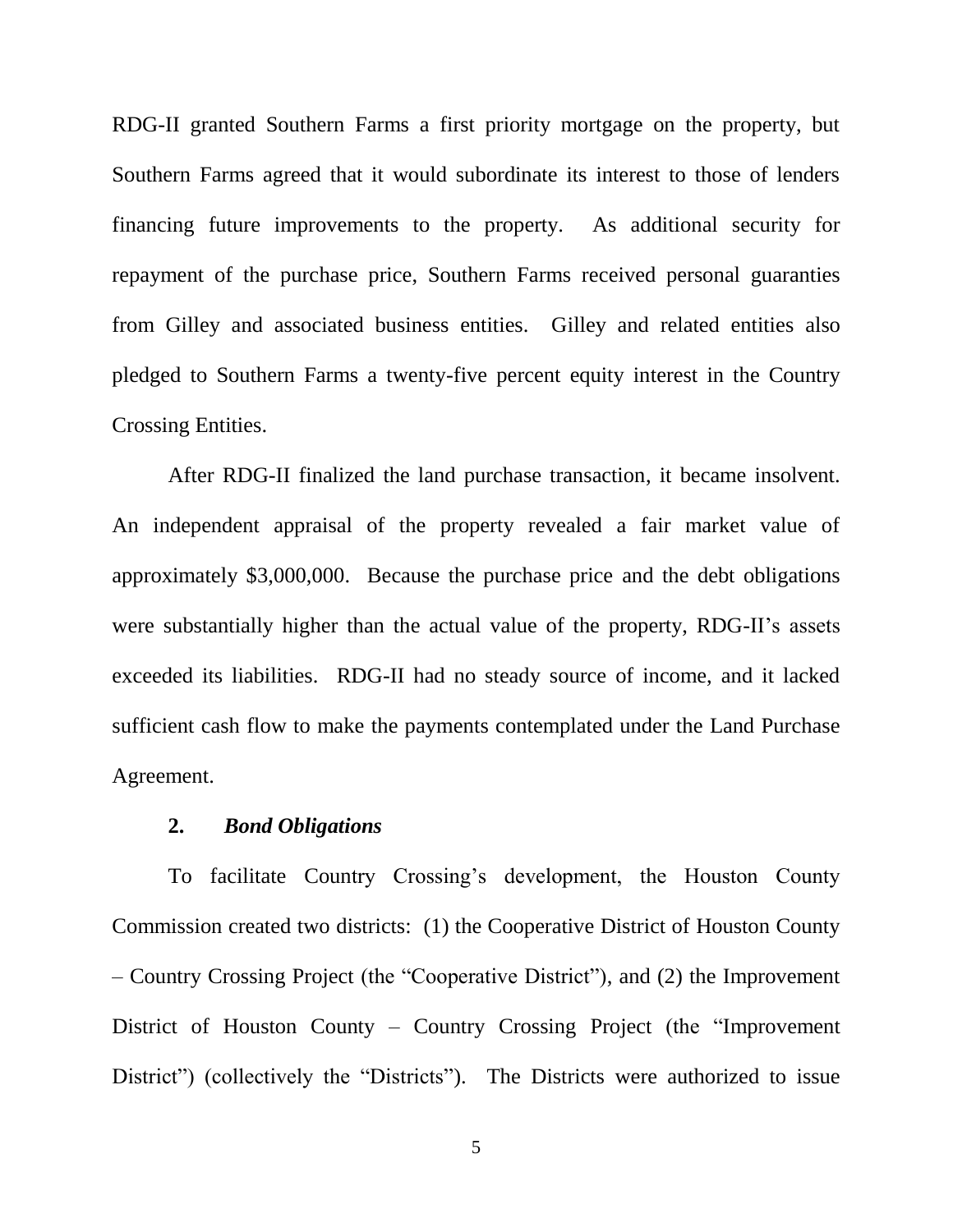bonds to finance infrastructure improvements on the Country Crossing property. In 2009, the Districts issued the first series of obligation bonds, which totaled \$21,325,000. They issued a second series of bonds, which totaled \$7,735,000, in 2010. Lord Abbett purchased both series after their issuance. These bonds were to be repaid from the collection of assessments on the Country Crossing property and fees from related business activities. The Cooperative District successfully petitioned the Circuit Court of Houston County for validation of all bonds, fees, assessments, and means of repayment.

Alabama state officials eventually determined that the electronic bingo activities at Country Crossing constituted illegal slot machine gambling. All bingo operations ceased, and Country Crossing closed its doors. It has not since reopened. Because there has been no economic activity at Country Crossing, and no receipt of assessments, the Districts have not made payments due on the Bonds.

#### **3.** *Payments to Southern Farms*

RDG-II made several payments to Southern Farms after the initial land purchase. The payments can be categorized as those relating to the parcel on which the electronic bingo facility would be built (the "Bingo Facility Property"), and those relating to the parcel on which the district utility improvements would be made (the "District Utility Property"). Lord Abbett argues that these payments,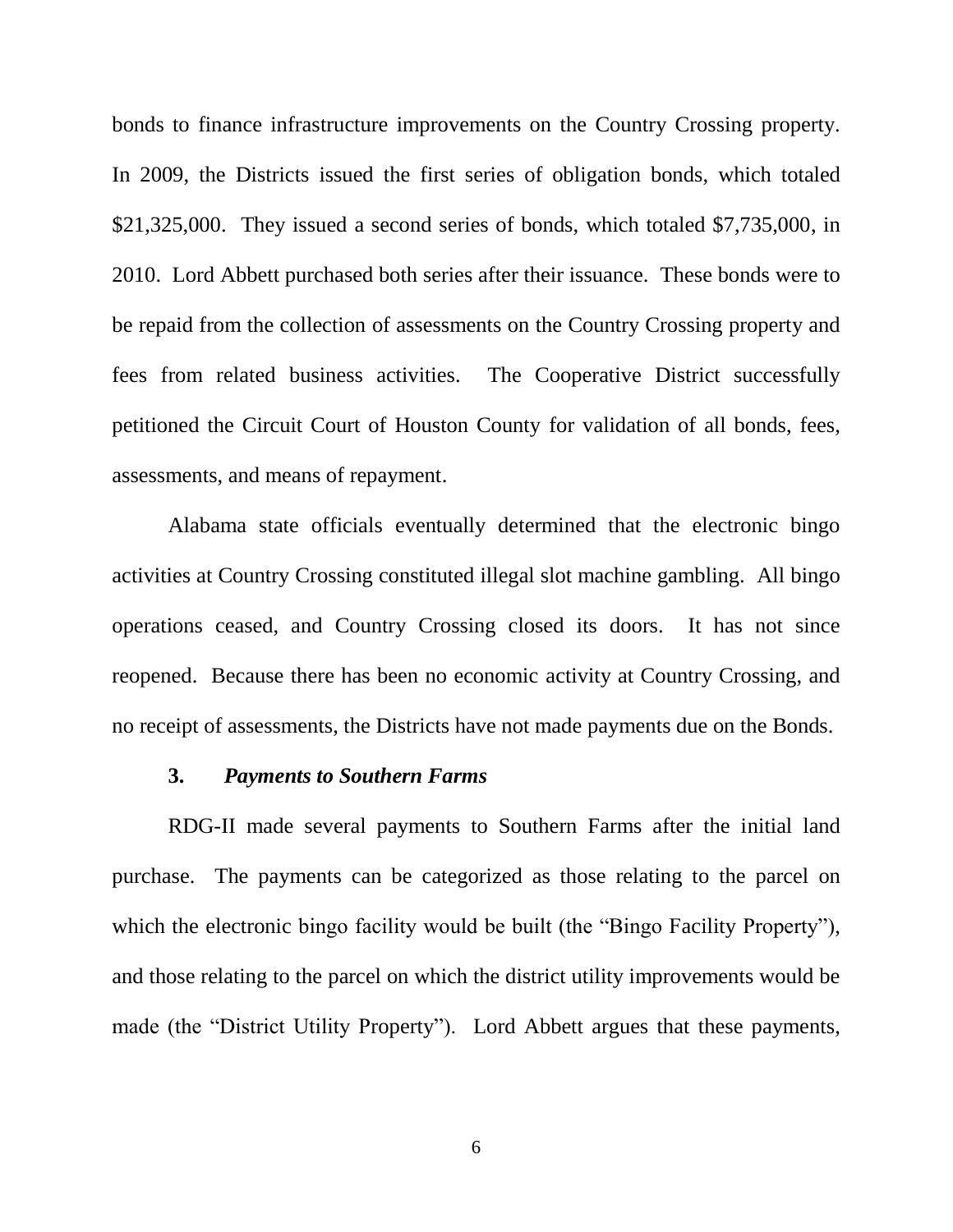which allegedly total \$4,700,000, can be set aside as fraudulent transfers made with the intent to hinder, delay, or defraud creditors.

## **a. Bingo Facility Property**

Because it lacked cash flow, RDG-II needed loans to finance construction of the bingo facility. It made arrangements to obtain a loan from businessman Milton McGregor ("McGregor") in the amount of \$5,000,000 (the "McGregor Loan"). RDG-II and McGregor, along with other parties, executed a Construction Financing Agreement, the terms of which required RDG-II to obtain a release of the Southern Farms mortgage as to the Bingo Facility Property. Southern Farms was already obligated, under the terms of the Land Purchase Agreement, to subordinate its mortgage interest in favor of lenders who financed Country Crossing property improvements. Despite this pre-existing subordination obligation,<sup>3</sup> Southern Farms required RDG-II to make principal reduction payments before it released its mortgage interest as to the bingo facility site. Pursuant to the Principal Reduction Agreement between RDG-II and Southern Farms, RDG-II would make payments totaling \$500,000 to Southern Farms. Those payments were to be applied to the outstanding principal on the land purchase promissory note. In exchange, Southern Farms would release its

 $3$  It is unclear what advantage the parties gained from releasing the mortgage on the bingo facility as opposed to subordinating the mortgage. Southern Farms was obligated to subordinate its interest to parties financing improvements. (Doc. # 59-1, at 14.) The McGregor Loan nevertheless depended on a release of the Southern Farms mortgage as to the Bingo Facility Property. (Doc. # 59-1, at 270.)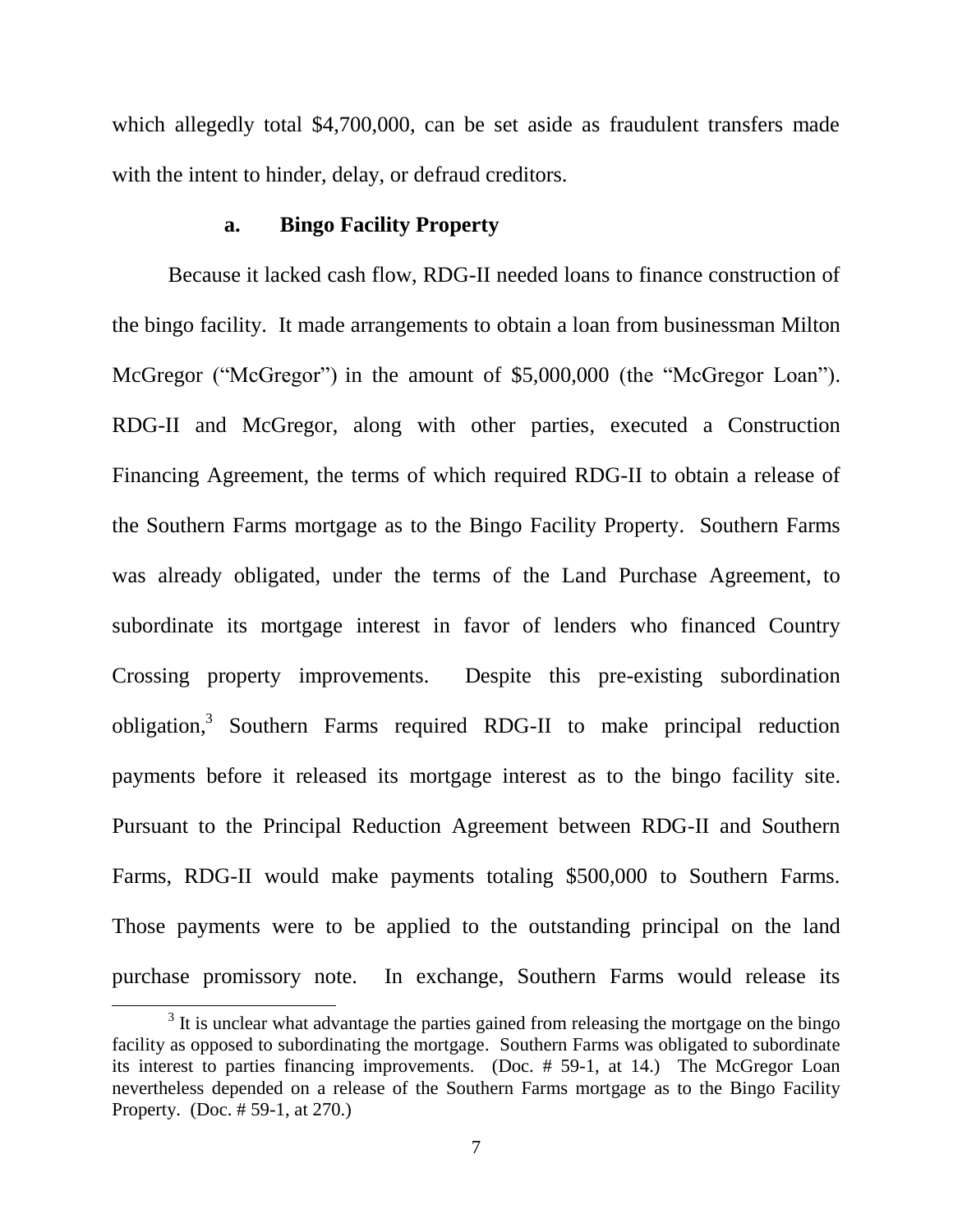mortgage as to the bingo facility site. RDG-II made a \$300,000 payment to Southern Farms on January 26, 2009. It then made a \$200,000 payment to Southern Farms on February 25, 2009.

The McGregor Loan was originally set to close on April 30, 2009. Before the closing could take place, however, Governor Riley took action to suppress gambling activity in Alabama. Due to complications from this anti-gambling effort, RDG-II and McGregor extended the loan's closing date to September 30, 2009. In June of 2009, before the loan could be finalized, RDG-II defaulted on its obligations under the Land Purchase Agreement. Southern Farms and RDG-II then executed an Amended and Restated Promissory Note and Security Agreement. Southern Farms had not executed the mortgage release, despite the payment of \$500,000, because closing had been delayed.

Under the terms of the amended note, RDG-II was required to make an initial loan payment in the amount of \$1,180,486. The new agreement also required that RDG-II pay eighteen percent interest on \$3,000,000 of the original purchase price, and that Southern Farms would only release its mortgage on the bingo facility parcel after RDG-II made the initial \$1,180,460 payment. The new agreement did not apply the "principal reduction" payments, totaling \$500,000, to the outstanding land purchase principal. Instead, it treated these payments as mere inducements for Southern Farms to agree to the Amended Mortgage. RDG-II paid,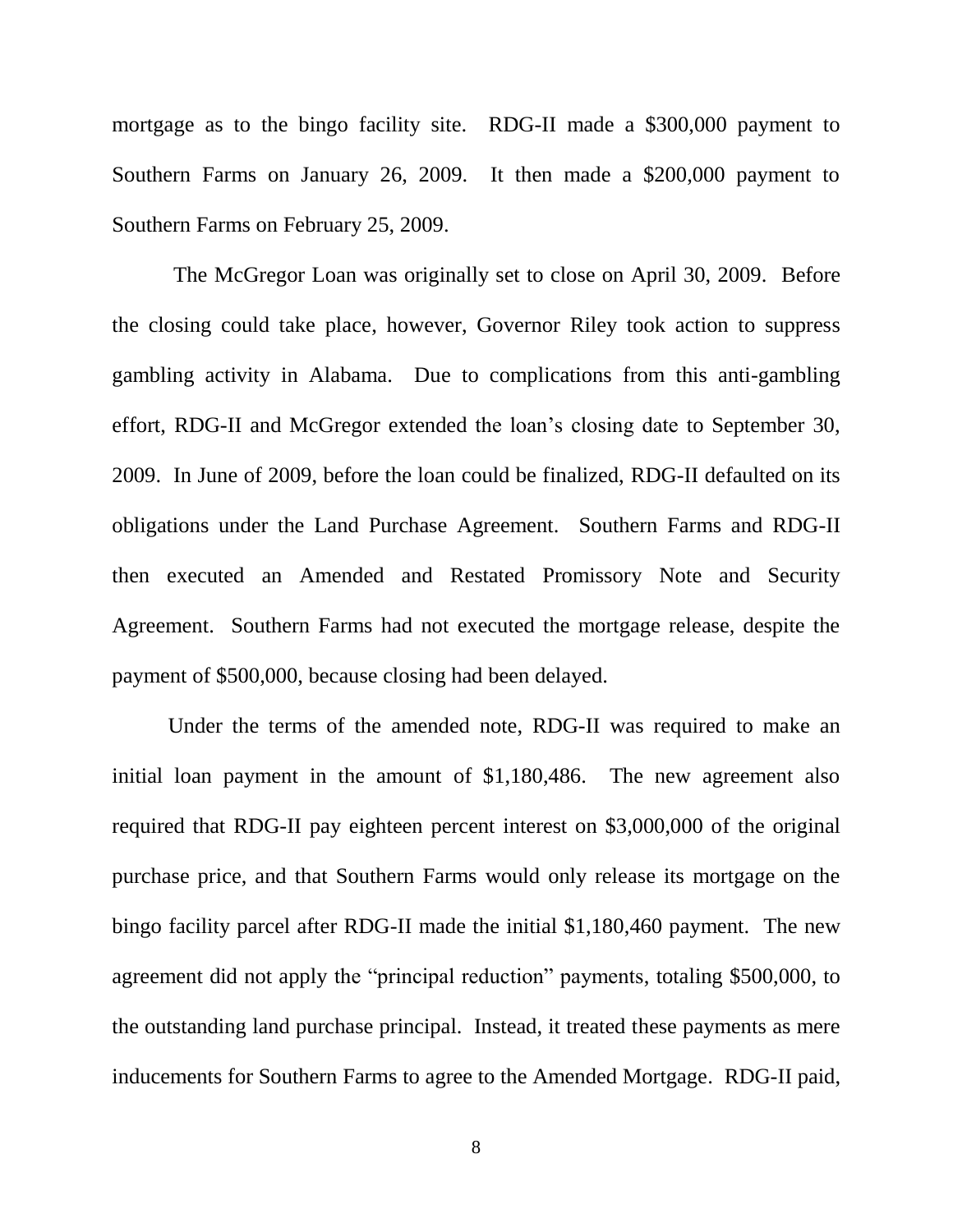in essence, half a million dollars to refinance the original promissory note on terms more favorable to Southern Farms. On August 19, 2009, RDG-II made the initial payment of \$1,180,486, and Southern Farms finally released the mortgage as to the bingo facility site.

## **b. District Utility Property**

RDG-II also made payments to Southern Farms relating to the District Utility Property. The Cooperative District was scheduled to issue municipal bonds, the proceeds from which would be used to make public infrastructure improvements benefitting the Country Crossing project. As a part of this transaction, RDG-II was required to convey the District Utility Property to the Cooperative District unencumbered by the Southern Farms mortgage. $4$  RDG-II thus needed Southern Farms to execute another release.

Before it would provide the release, Southern Farms demanded an unscheduled \$3,000,000 payment from RDG-II, which would be applied to the land purchase principal. RDG-II lacked the funds necessary to make such a substantial payment, so it obtained a loan from Specialized Services, Inc. in the amount of \$2,235,000. In November of 2009, it remitted these funds to Southern Farms and executed yet another promissory note, in the amount of \$765,000, to

 $<sup>4</sup>$  Again, in light of the subordination obligation, the reason for a full release is unclear.</sup> Taylor stated that RDG-II believed this release to be consistent with Southern Farms's subordination obligation. (Taylor Affidavit, Doc. # 59-1, at 11.)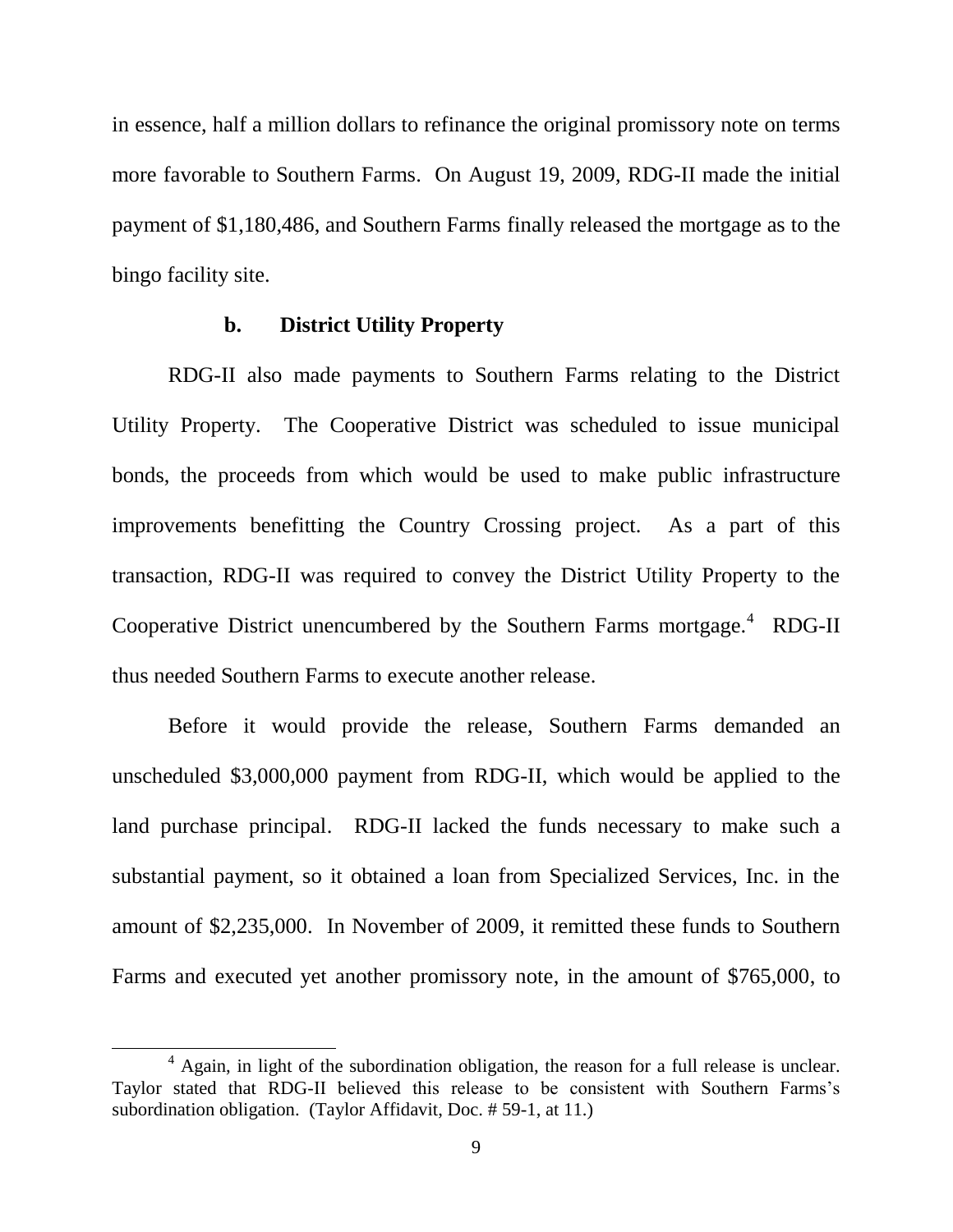cover the remaining portion of the demanded payment. The terms of the promissory note required interest in the amount of \$35,000 per week. RDG-II eventually extinguished this promissory note when it made a payment to Southern Farms on December 8, 2009, in the amount of \$855,714.

## **B. Procedural History**

After Lord Abbett filed the initial complaint in December of 2012, Southern Farms and Givens moved for dismissal under Rule 12(b)(6) of the Federal Rules of Civil Procedure. Lord Abbett sought and was granted leave to amend its complaint. Southern Farms and Givens again filed a motion to dismiss, which was denied.

In June of 2015, Southern Farms and Givens filed motions for partial summary judgment (Docs. # 50 and 52). Southern Farms filed a supporting brief (Doc. # 51), on which Givens relies to support his own motion (*see* Doc. # 52, at 3). Lord Abbett later agreed to dismiss several claims raised in the Amended Complaint. (*See* Doc. # 64.) In the currently operative Second Amended Complaint (Doc. # 65), Lord Abbett only asserts two claims against Southern Farms and Givens. Count One alleges that Givens can be held personally liable for the actions of Southern Farms by operation of the doctrine of piercing the corporate veil. Count Two alleges that payments made by RDG-II to Southern Farms can be avoided as fraudulent transfers.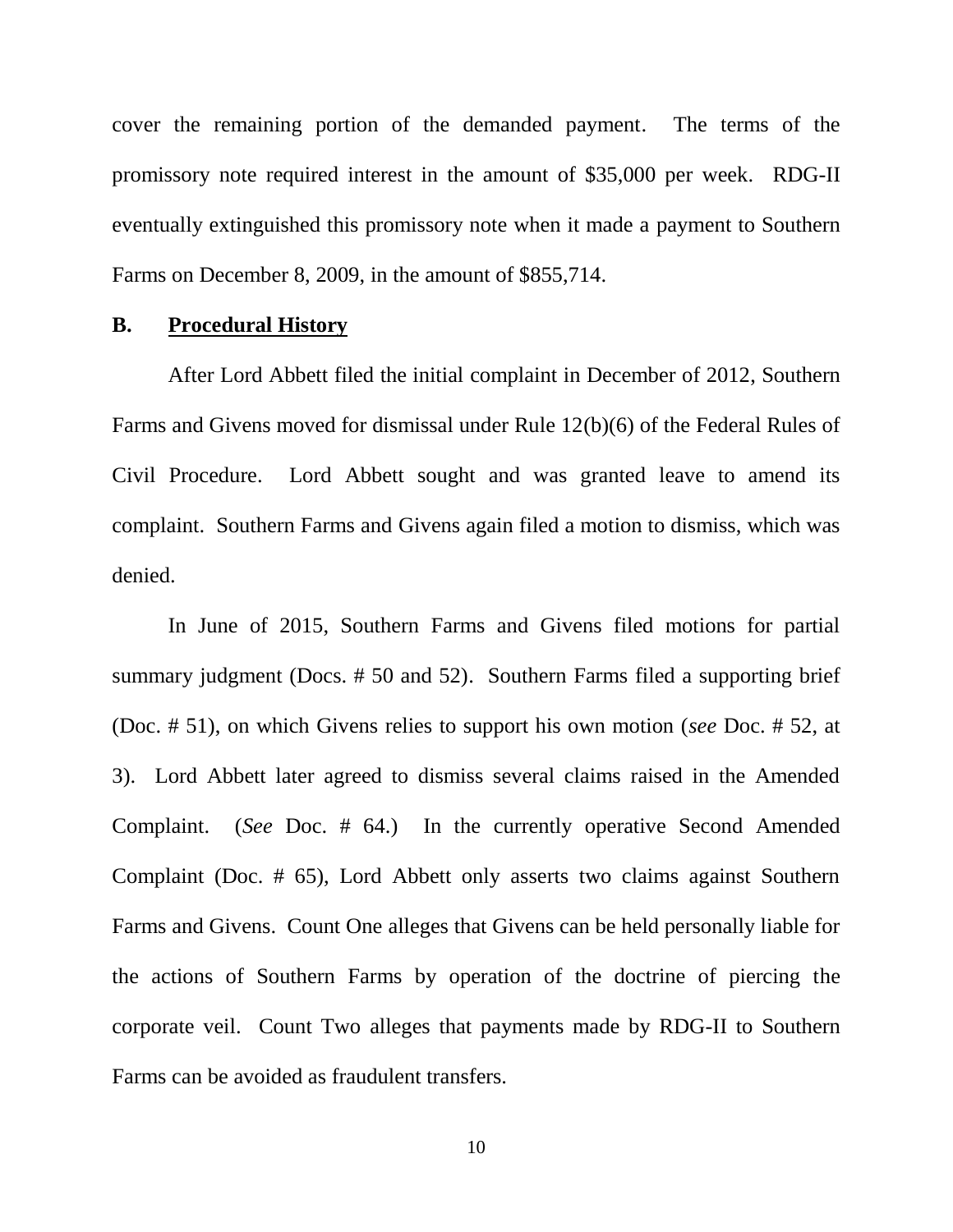Southern Farms and Givens have not altered their motions for summary judgment in response to the filing of the Second Amended Complaint. Their arguments regarding the remaining claims apply with equal force to the new pleading. Southern Farms seeks summary judgment on both the claim for fraudulent transfer and the claim for piercing the corporate veil. (*See* Doc. # 50.) Givens seeks summary judgment only on the claim for fraudulent transfer. (*See* Doc. # 52.) Lord Abbett filed a response (Doc. # 58) and a supporting brief (Doc. # 59).<sup>5</sup> Southern Farms and Givens then filed a joint reply (Doc. # 60), which contains a supporting brief. In light of the new pleading, the motions for summary judgment will not be addressed as they relate to dismissed claims.

# **IV. DISCUSSION**

The claim for fraudulent transfer, which appears in Count Two,<sup>6</sup> is addressed first. The transfers at issue include:  $(1)$  \$300,000 on January 26, 2009,  $(2)$ \$200,000 on February 25, 2009, (3) \$1,180,000 on August 19, 2009, (4) \$2,235,238.07 in November of 2009, and (5) \$855,714 on December 8, 2009. The claim for piercing the corporate veil, which appears in Count One, is addressed second.

 $<sup>5</sup>$  Lord Abbett did not move for summary judgment.</sup>

<sup>&</sup>lt;sup>6</sup> The beginning is, ordinarily, the best place to start. There is no need to address the propriety of piercing the corporate veil, however, if Southern Farms is entitled to summary judgment on the issue of fraudulent transfer. If the claimant is unsuccessful on the sole underlying cause of action, there is no liability to impute to the individual. *See* Part IV.B, *infra*. Accordingly, Count Two goes first.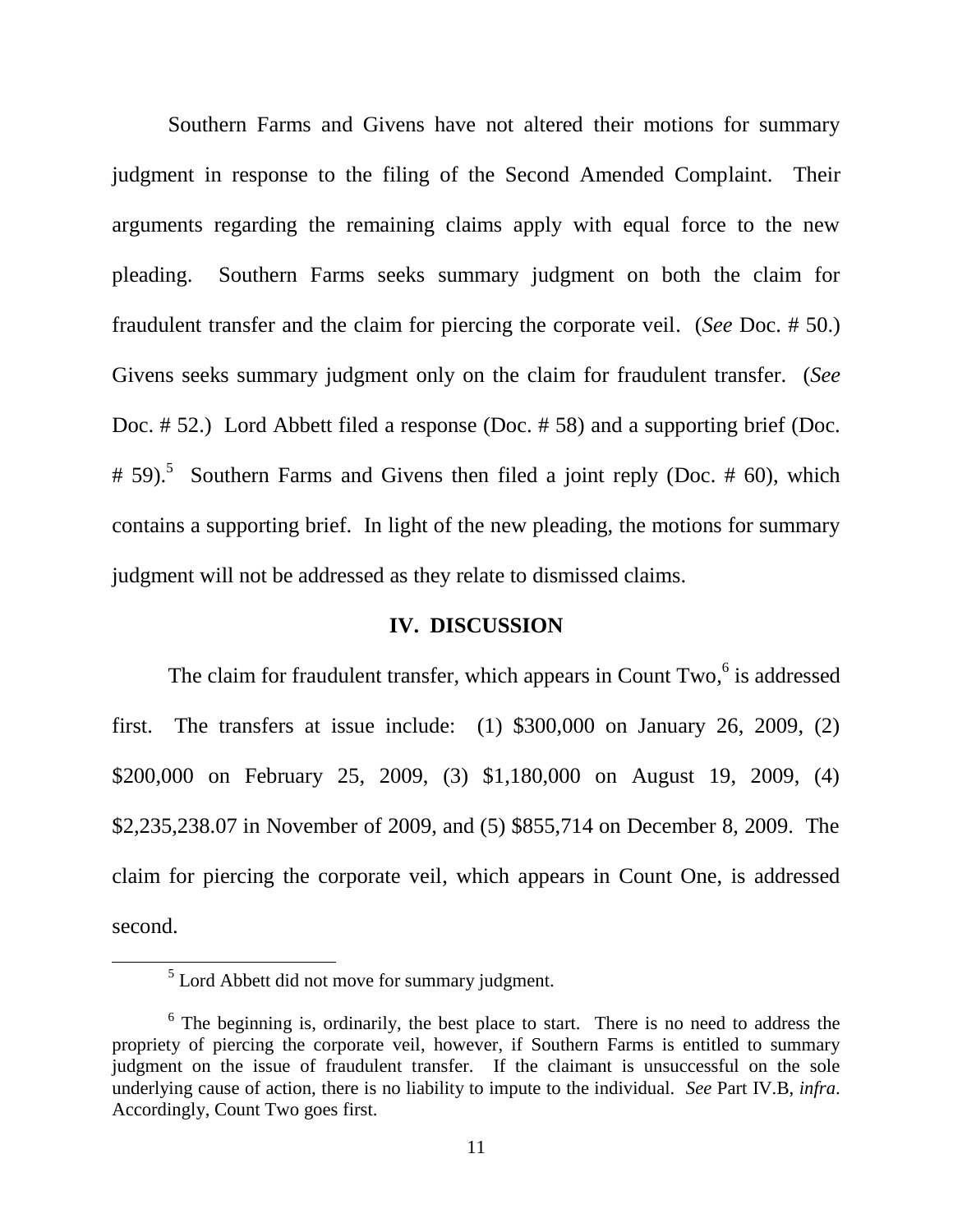#### **A. Fraudulent Transfer**

In Count Two of the Second Amended Complaint, Lord Abbett alleges that payments made by RDG-II to Southern Farms constitute fraudulent transfers. The payments at issue were made in connection with RDG-II's efforts to obtain mortgage releases for the Bingo Facility Property and the District Utility Property. Ultimately, Southern Farms is not entitled to summary judgment on this claim.

## **1.** *Fundamental Elements*

The authority to set aside fraudulent transfers originally derives from the court's equitable powers, but here it is exercised pursuant to an Alabama statute. If a creditor is successful in establishing the fraudulent nature of a conveyance, it may be entitled to an array of related remedies. Under the Alabama Fraudulent Transfer Act, these include avoidance of the transfer, attachment against the asset, an injunction against further disposition, and receivership. Ala. Code § 8-9A-7. In the Second Amended Complaint, Lord Abbett demands a judgment voiding the transfers and prays for damages.

A claim for fraudulent transfer consists of three fundamental elements. The claimant must establish (1) that there was a creditor to be defrauded, (2) that the debtor intended to defraud, and (3) that there was a conveyance of property out of which the creditor could have realized its claim. *Champion v. Locklear*, 523 So. 2d 336, 338 (Ala. 1988). Southern Farms and Givens do not dispute that Lord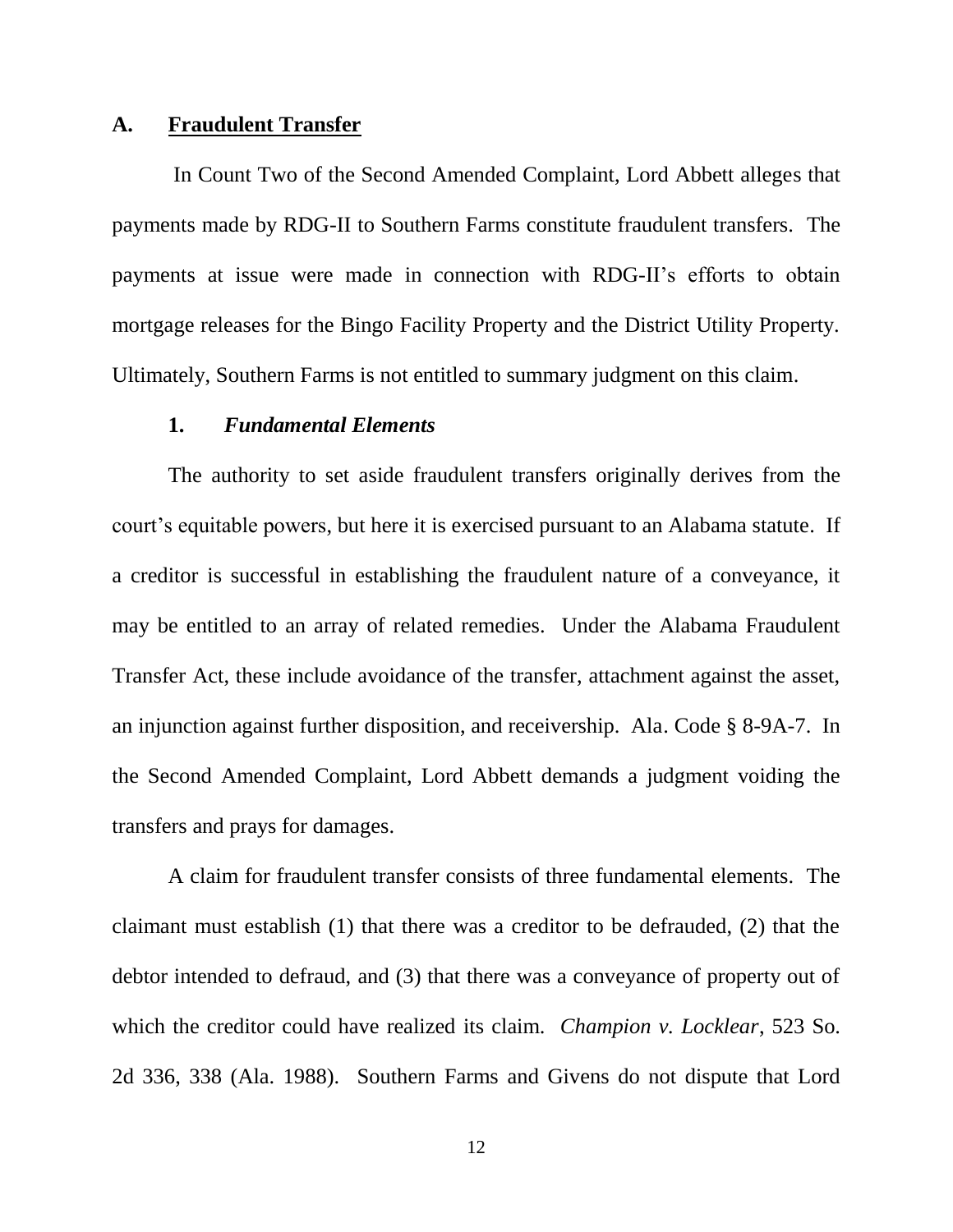Abbett is a creditor by virtue of its status as a bondholder.<sup>7</sup> *See* Ala. Code § 11-81- 224 (providing that an order validating bonds shall be conclusive as to the existence of an enforceable obligation to the bondholder); *see also* Bond Validation Order (Doc. # 59-2, at 184). Defendants also do not dispute that Lord Abbett's claims against RDG-II, for unpaid principal and interest on the bonds, could have been realized out of the money RDG-II paid to Southern Farms in connection with the Bingo Facility Property and District Utility Property mortgage releases. *See* Ala. Code § 11-99A-17 (providing that all proceeds of the assessments allocable to the bonds are pledged to the bondholder). Accordingly, the disposition of this motion turns on RDG-II's intent to defraud.<sup>8</sup>

Recognizing that the debtor's intent is often difficult to prove, Alabama law provides for two varieties of fraudulent transfers: actual and constructive. An actual fraudulent transfer occurs where the debtor conveys assets with "actual intent to hinder, delay, or defraud any creditor of the debtor." Ala. Code § 8-9A-4(a). A constructive fraudulent transfer occurs, irrespective of actual intent, where

 $7$  Southern Farms and Givens do argue that they are not in a debtor-creditor relationship with Lord Abbett. (*See* Doc. # 60, at 8.) But they do not dispute Lord Abbett's contention that it is a creditor of RDG-II as a result of the bond issuance. Lord Abbett argued in its brief that it is a creditor by virtue of Ala. Code § 11-81-224. (Doc. # 59, at 8–9 ("[T]here can be no question that Lord Abbett is a creditor of RDG-II with a lien against the Property.").) Defendants did not address this argument in their reply.

 $8 \text{ In addition to the ample evidence Lord Abbott produced, Defendants must contend with }$ the fact that issues of "intent, motive, and subjective feelings" are ill-suited for disposition on a motion for summary judgment. *Loveless v. Graddick*, 325 So. 2d 137, 149 (Ala. 1975).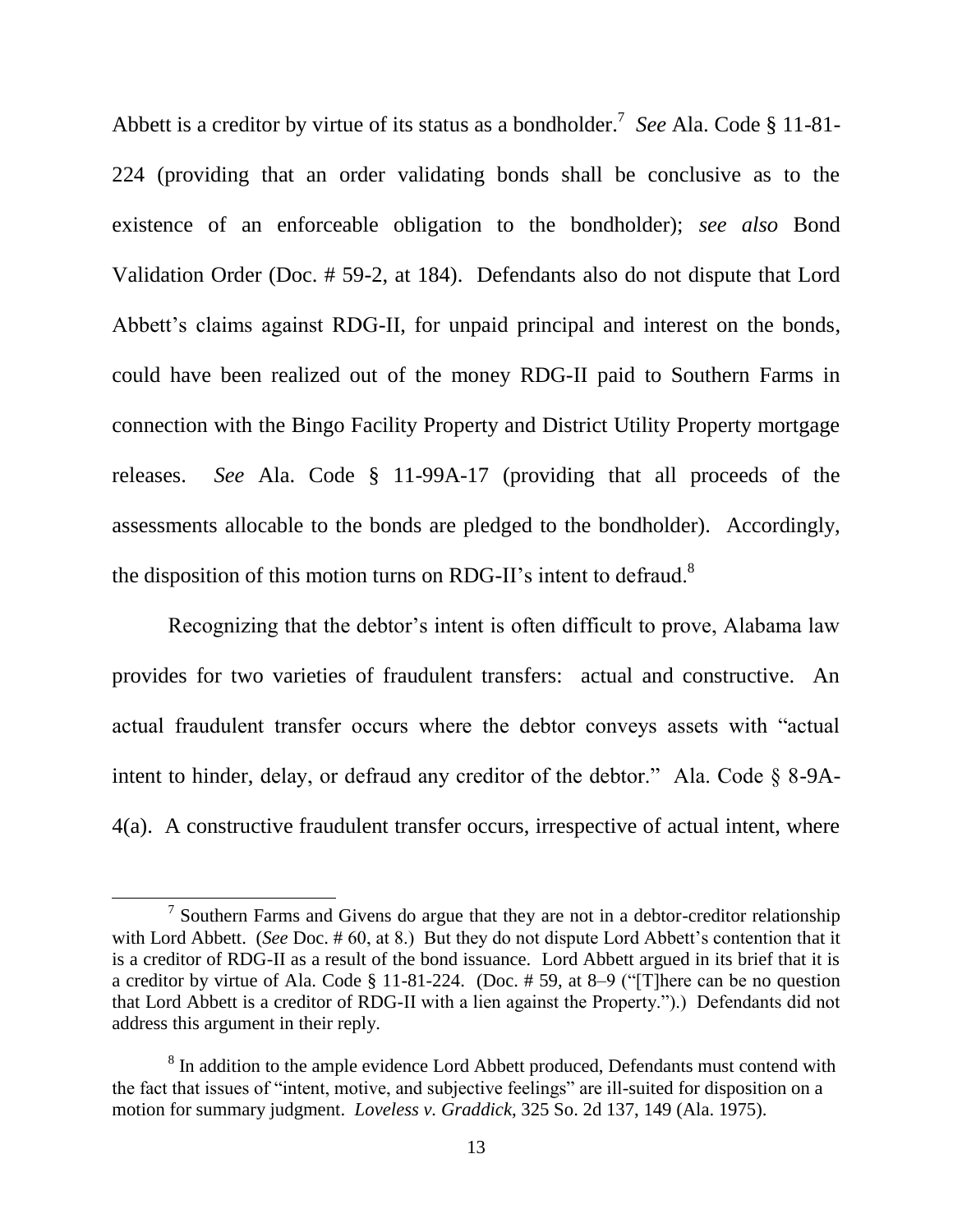an insolvent debtor conveys assets to another without receiving valuable consideration in exchange. Ala. Code § 8-9A-5.

To survive this motion for summary judgment on actual intent, Lord Abbett must present sufficient evidence to establish the existence of a genuine dispute of material fact as to RDG-II's intent to defraud. Lord Abbett succeeds. It offers sufficient evidence to raise triable issues with respect to both actual and constructive fraudulent transfer.

## **2.** *Actual Fraudulent Transfer*

 $\overline{a}$ 

Lord Abbett's evidence suffices to raise a genuine dispute of material fact regarding RDG-II's actual intent to defraud creditors.<sup>9</sup> When determining whether the debtor made a transfer with "actual intent to hinder, delay, or defraud" creditors, several factors may be considered. Ala. Code § 8-9A-4. These factors, or badges of fraud, include whether (1) the transfer was to an insider, (2) the debtor retained possession of the property after the transfer, (3) the transfer was

<sup>&</sup>lt;sup>9</sup> In their Joint Reply, Defendants make much ado about the purported irrelevance of the transferee's intent to defraud. (Doc. # 60, at 8.) It is true, under the Alabama Fraudulent Transfer Act, that the claimant must establish intent to defraud on the part of the *debtor* to make out a prima facie case. Ala. Code § 8-9A-4(a). Defendants' arguments are well taken, but with the following caveat.

There are instances in which the transferee's intent to defraud is in fact relevant. *See Dial v. Morgan*, 525 So. 2d 1362, 1364 (Ala. 1988) (holding that the mutual fraudulent intent of the debtor and the transferee must be shown to set aside a fraudulent conveyance). And where the badges of fraud enumerated in the Fraudulent Transfer Act are considered, the transferee's dealings with the debtor are most relevant. *See* Ala. Code § 8-9A-4(b). Because the debtor's subjective state of mind rarely will emerge as a matter of direct evidence, the statute provides this objective means of inferring intent. Here, Defendants' relationship with RDG-II and the motivations behind its dealings with the same are properly under consideration.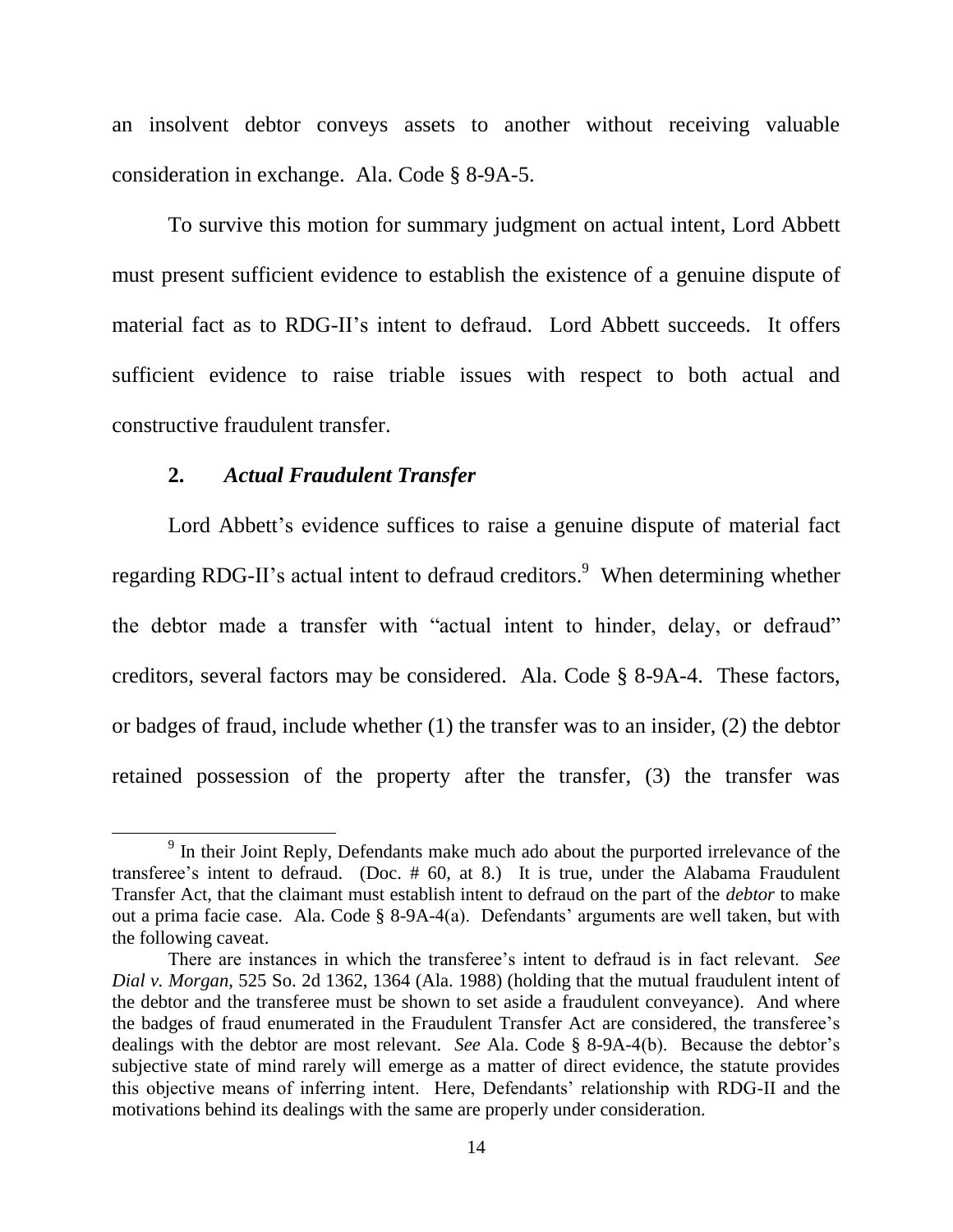concealed, (4) the debtor had been threatened with suit prior to the transfer, (5) the transfer was of substantially all of the debtor's assets, (6) the debtor absconded, (7) the debtor concealed assets, (8) the value of the consideration the debtor received was comparable to the value of the asset transferred, (9) the debtor was insolvent at the time of the transfer or shortly thereafter, (10) the transfer took place before or shortly after the debtor incurred a substantial debt, and (11) the debtor transferred essential business assets to a lienor who then transferred the assets to an insider. *Id.* Though these objective factors may come to bear on the actual intent inquiry, they are not conclusive. *In re Earle*, 307 B.R. 276, 293 n.9 (Bankr. S.D. Ala. 2002). Lord Abbett has offered evidence establishing that the payments RDG-II made to Southern Farms bore several of these badges of fraud. The following issues relate to Lord Abbett's claim: (a) whether the transfer was to an insider; (b) whether the debtor was threatened with suit; (c) whether the value of the asset transferred exceeded the value of consideration received; and (d) whether the debtor was insolvent.

## **a. Transfer to an Insider**

First, Lord Abbett has evidence from which a reasonable finder of fact could determine that RDG-II made transfers to an insider. An "insider" includes, *inter alia*, a person in control of the debtor. Ala. Code § 8-9A-1(8). According to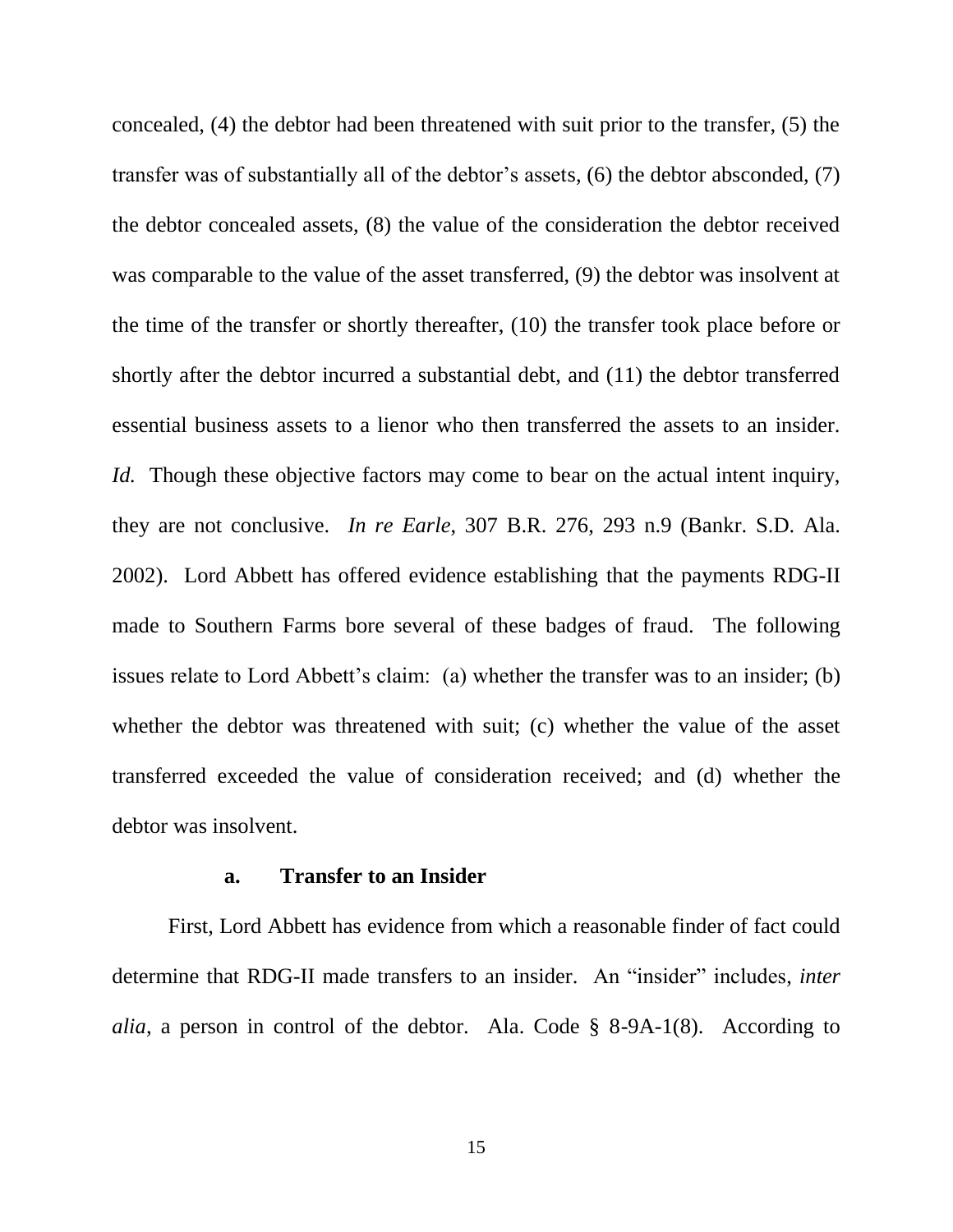Chuck Taylor ("Taylor"), $^{10}$  former Chief Financial Officer of Country Crossing, Southern Farms and Givens enjoyed access to inside information about RDG-II. (Taylor Aff., Doc. # 59-1, at 10.) Taylor testified that the stock pledges, mortgage, and guaranties gave Southern Farms and Givens substantial leverage to influence RDG-II's decisions. (Taylor Aff., Doc. # 59-1, at 10.) He further averred that Southern Farms and Givens used their influence to force RDG-II to make unscheduled payments to Southern Farms at the expense of other creditors. (Taylor Affidavit, Doc. # 59-1, at 10.) Lord Abbett's evidence also reveals that Givens was included in email correspondence containing "strictly private [and] confidential" information about the Country Crossing project. (Email Exhibit, Doc. # 59-9.)

It is true, as Defendants note, that Southern Farms did not initially own thirty percent of the membership units of the Country Crossing Entities. Southern Farms first received title to only five percent of the membership units of each entity as additional consideration for the land purchase transaction. (Land Purchase Agreement, Doc. # 59-1, at 14.) Two entities then pledged their

<sup>&</sup>lt;sup>10</sup> Defendants devote a tremendous portion of their reply brief to the value of Taylor's affidavit testimony. Specifically, they decry his testimony as incredible. The role of the court, on a motion for summary judgment, is not to weigh the probative value of conflicting evidence. *Lane v. Celotex Corp.*, 782 F.2d 1526, 1528 (11th Cir. 1986). This invitation to invade the province of the finder of fact will be declined. The proper course of action is merely to review the record, in light of the controlling legal principles, to determine whether the nonmoving party has presented sufficient evidence to raise a genuine dispute of material fact. *See id.* With respect to the issue of whether RDG-II intended to defraud, there is ample evidence supporting the existence of such a factual dispute.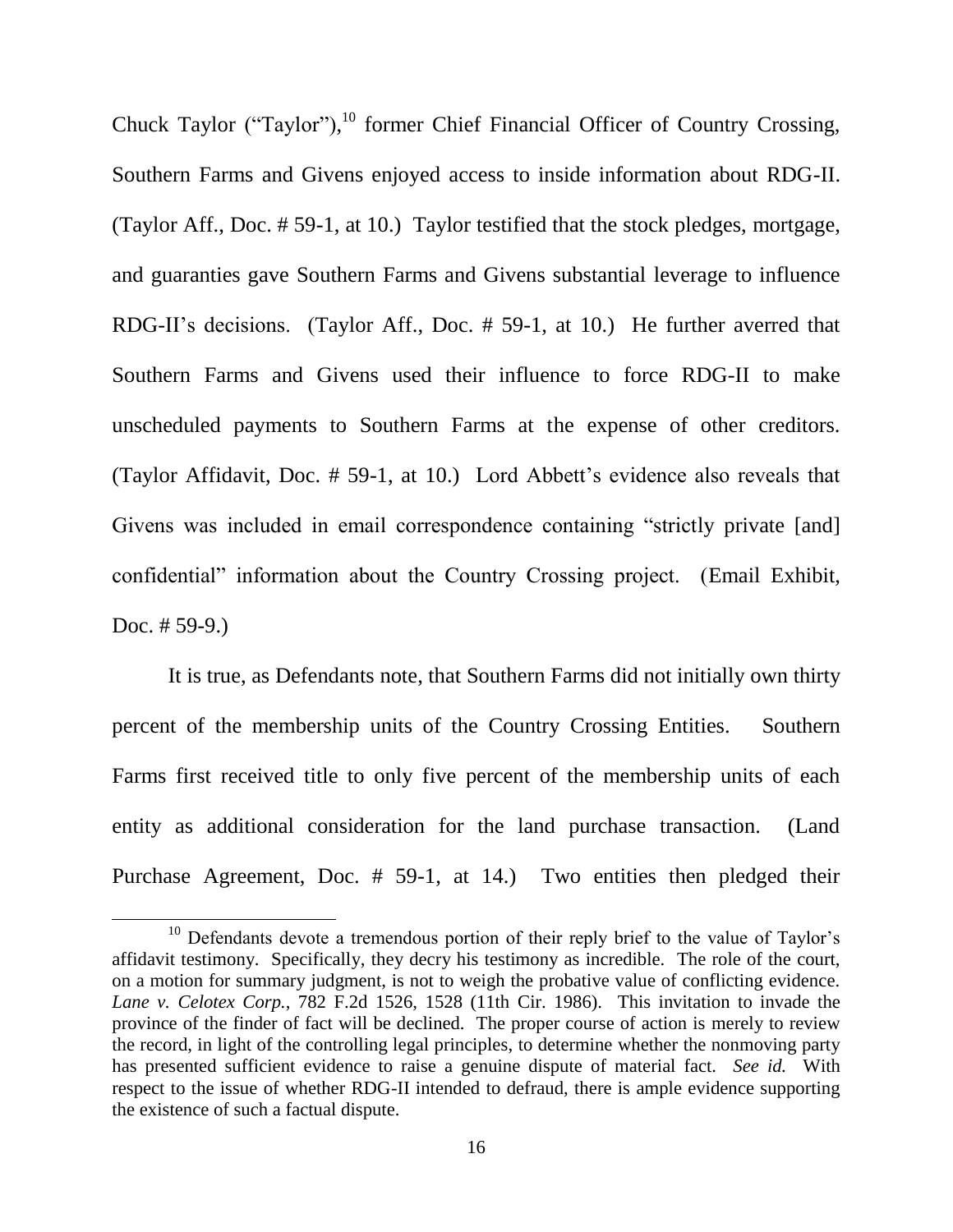collective twenty-five percent interest as collateral securing the purchase price of the property. $^{11}$  (Pledge Agreements, Doc. # 59-1, at 74.) But the fact that Southern Farms initially held title to only five percent of the Country Crossing venture does not indicate that Defendants lacked capacity to control RDG-II. The Pledge Agreement granted Southern Farms a lien on the pledged twenty-five percent share, clouding title to the Country Crossing Entities. A lienor's interest, though not commensurate with outright ownership, nonetheless places the lienor in a position of power *vis a vis* the debtor.

When RDG-II memorialized the Land Purchase Agreement, it did so with full knowledge of its own insolvency. (Taylor Affidavit, Doc. # 59-1, at 7.) It conducted business under the spectre of foreclosure. It was surely aware that its failure to satisfy the land purchase obligations would result in Southern Farms' ownership of thirty percent of the venture. Perhaps this awareness colored its response when Southern Farms demanded unscheduled payments. Perhaps, by virtue of the looming risk of delinquency, Southern Farms and Givens did enjoy substantial control over the operations of RDG-II. A finder of fact could

<sup>&</sup>lt;sup>11</sup> Southern Farms eventually exercised its pledge rights, though the date on which it did so is unclear. (Givens Deposition, Doc. # 59-10, at 8.) It is evident that Southern Farms took ownership of a majority of the Class B membership units of RDG-II, which included voting rights, at some time before February of 2012. (Givens Deposition, Doc. # 59-10, at 10–14.) It is not clear from the record how Southern Farms came to possess a majority of the ownership units, given that the potential ownership based on the Land Purchase Agreement and the Pledge Agreements amounted to a total of only thirty percent of the Class B membership units. In his deposition, however, Givens confirmed that Southern Farms eventually held fifty-five percent of the Class B membership units. (Givens Deposition, Doc. # 59-10, at 14.)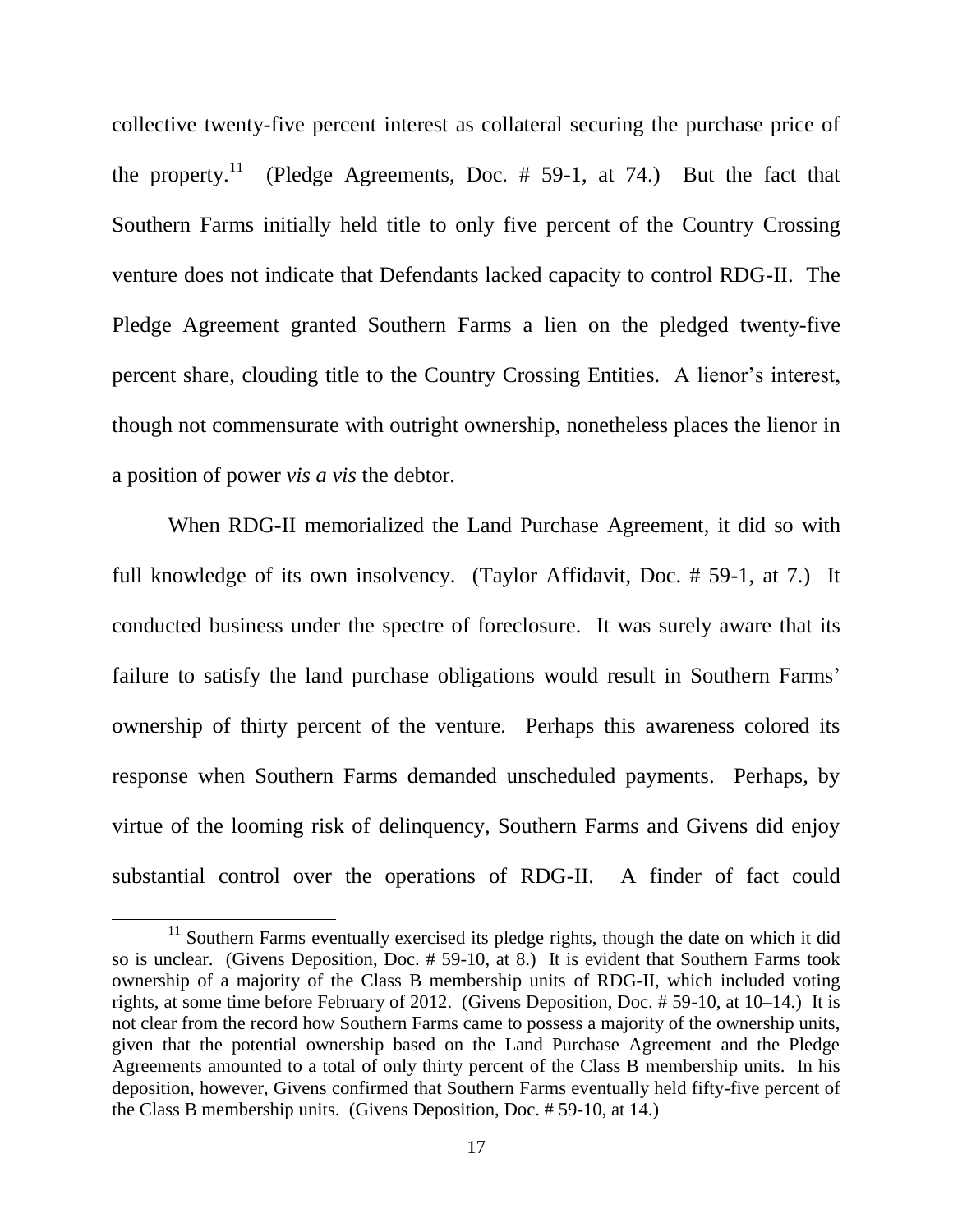reasonably conclude, based on this evidence, that Southern Farms and Givens used their knowledge and potential ownership to exert influence such that they were in control of RDG-II. Whether the evidence establishes this fact need not be decided. At this point, there is no need to venture further than to determine whether the nonmoving party has raised a genuine dispute of material fact.

Even if Southern Farms and Givens were not in complete control of RDG-II, control is not the only means of establishing Defendants' insider status. The list of insiders provided in the definition section of the Alabama Fraudulent Transfer Act is not exhaustive. *See* Ala. Code § 8-9A-1 (stating that the definition of insider "includes" the enumerated examples); *Earle*, 307 B.R. at 291 (noting that the list is merely illustrative). In the bankruptcy context, for example, "insider" includes anyone "so closely related to a debtor that any deal between them will not be considered an arm's length transaction and will be subject to close scrutiny." *Insider*, BLACK's LAW DICTIONARY (10th ed. 2014). Lord Abbett's evidence is sufficient to allow the inference that Defendants were so closely related to RDG-II that the conveyances between them should be subject to heightened scrutiny.

#### **b. Debtor was Threatened with Suit**

Lord Abbett also offers evidence to show that RDG-II had been threatened with suit before it made payments to Southern Farms. *See* Ala. Code § 8-9A-4(b)(4). It argues that the First Amendment to the Construction Financing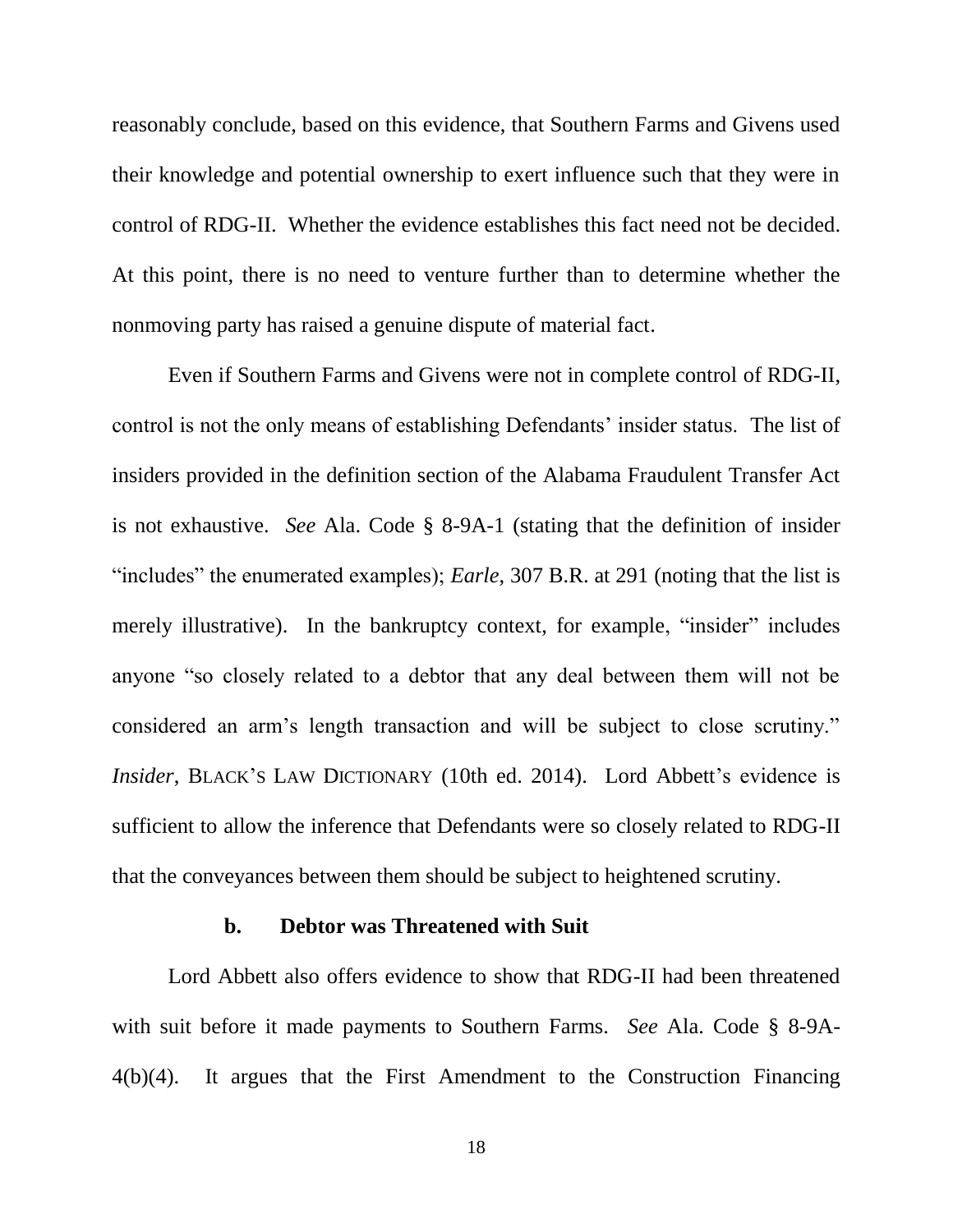Agreement supports this contention (Doc. # 59-1, at 283). In that amended agreement, which related to the McGregor Loan, Southern Farms and Givens acknowledged that construction financing was difficult to procure in light of Governor Riley's anti-gaming task force. (First Amendment to the Construction Financing Agreement, Doc. # 59-1, at 285.) That this representation is evidence of a threat to sue RDG-II is a dubious proposition. It is well established in the evidence that Governor Riley took certain actions intended to stifle electronic bingo activity. But neither the existence of the task force nor the difficulty of obtaining construction financing is sufficient to establish that the state actually threatened to take legal action against RDG-II, Gilley, or any related entity.

Even if the First Amendment to the Construction Financing Agreement does not establish that the state actually threatened RDG-II with a lawsuit, this evidence nevertheless speaks to the issue of RDG-II's intent to hinder, delay, or defraud creditors. All the circumstances under which RDG-II made the disputed payments to Southern Farms are relevant*. See Earle*, 307 B.R. at 293 n.9 ("'[A]ctual fraudulent intent requires a subjective evaluation of the debtor's motive.' Although consideration of the objective factors has a bearing 'on whether constructive fraudulent intent exists, . . . it is not conclusive . . .'") (citation omitted) (quoting *In re Jeffery Bigelow Design Grp.*, 956 F.2d 479, 484 (4th Cir. 1992)). The fact that state law enforcement officials deemed a large portion of the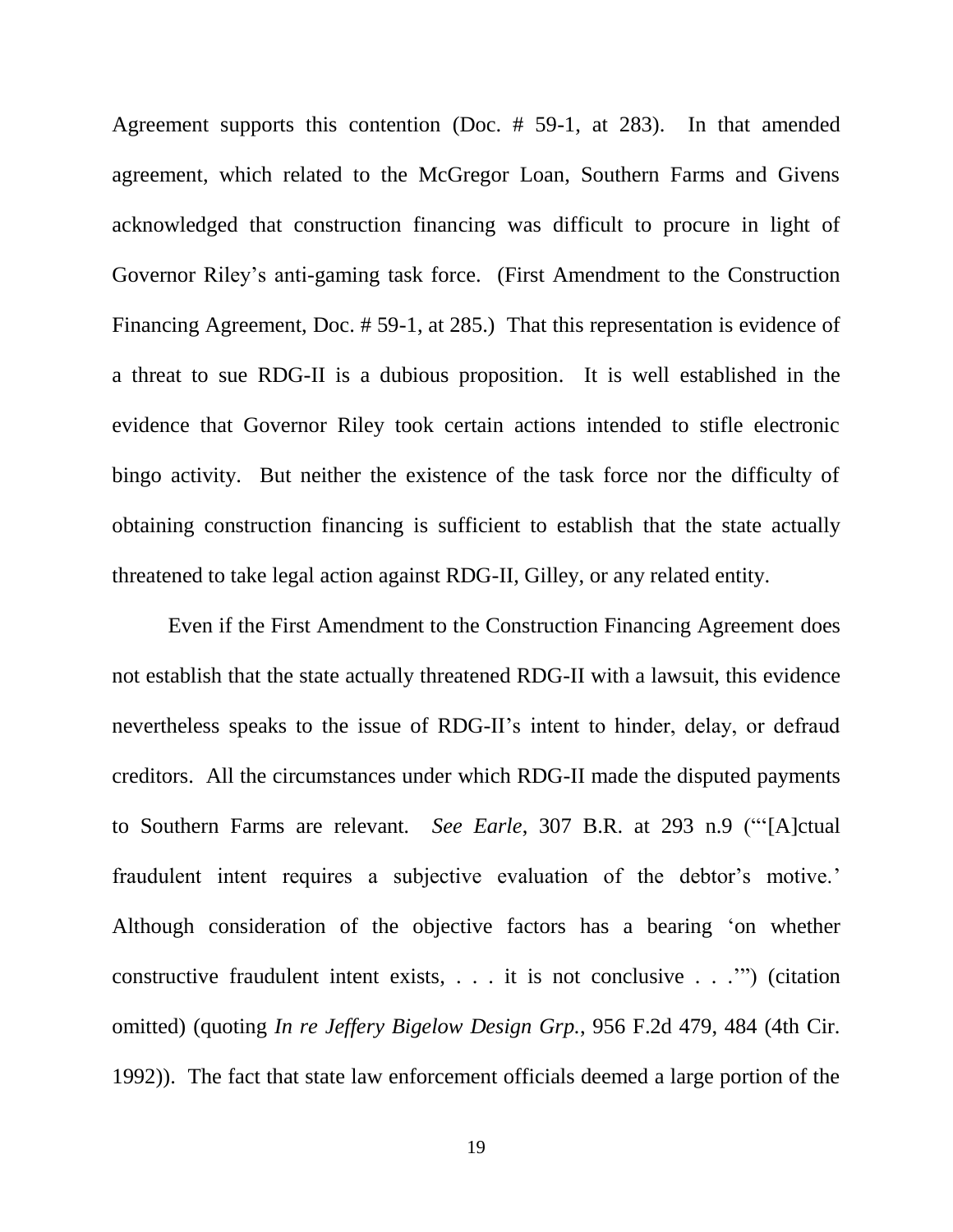Country Crossing business to be illegal may have motivated the payments at issue, making it more likely that RDG-II made transfers with fraudulent intent. This fact contributes to the finding that there exists a genuine dispute of material fact with respect to RDG-II's intent to defraud creditors.

#### **c. Payment Exceeded Value of Consideration Received**

Lord Abbett further offers evidence indicating that the money paid to Southern Farms far exceeded in value any consideration RDG-II received in return. Taylor testified that Givens forced RDG-II to make an unscheduled payment of \$3,000,000 before releasing the Southern Farms mortgage as to the District Utility Property. (Doc. # 59-1, at 11.) He also stated that RDG-II acquiesced in this payment despite its understanding that the release fell within the scope of Southern Farms's subordination duty under the Land Purchase Agreement. (*See* Doc. # 59- 1, at 11.) Because Southern Farms was required to subordinate its interest under the original agreement, the value of its release paled in comparison to the value of the cash payment it received. This evidence also supports a finding that there exists a genuine dispute of material fact precluding summary judgment.

#### **d. Debtor Was Insolvent at Time of Transfer**

Finally, with respect to the badges of fraud under Ala. Code § 8-9A-4(b), Lord Abbett presents evidence that RDG-II was insolvent at the time it made the payments in question to Southern Farms. Taylor testified that RDG-II lacked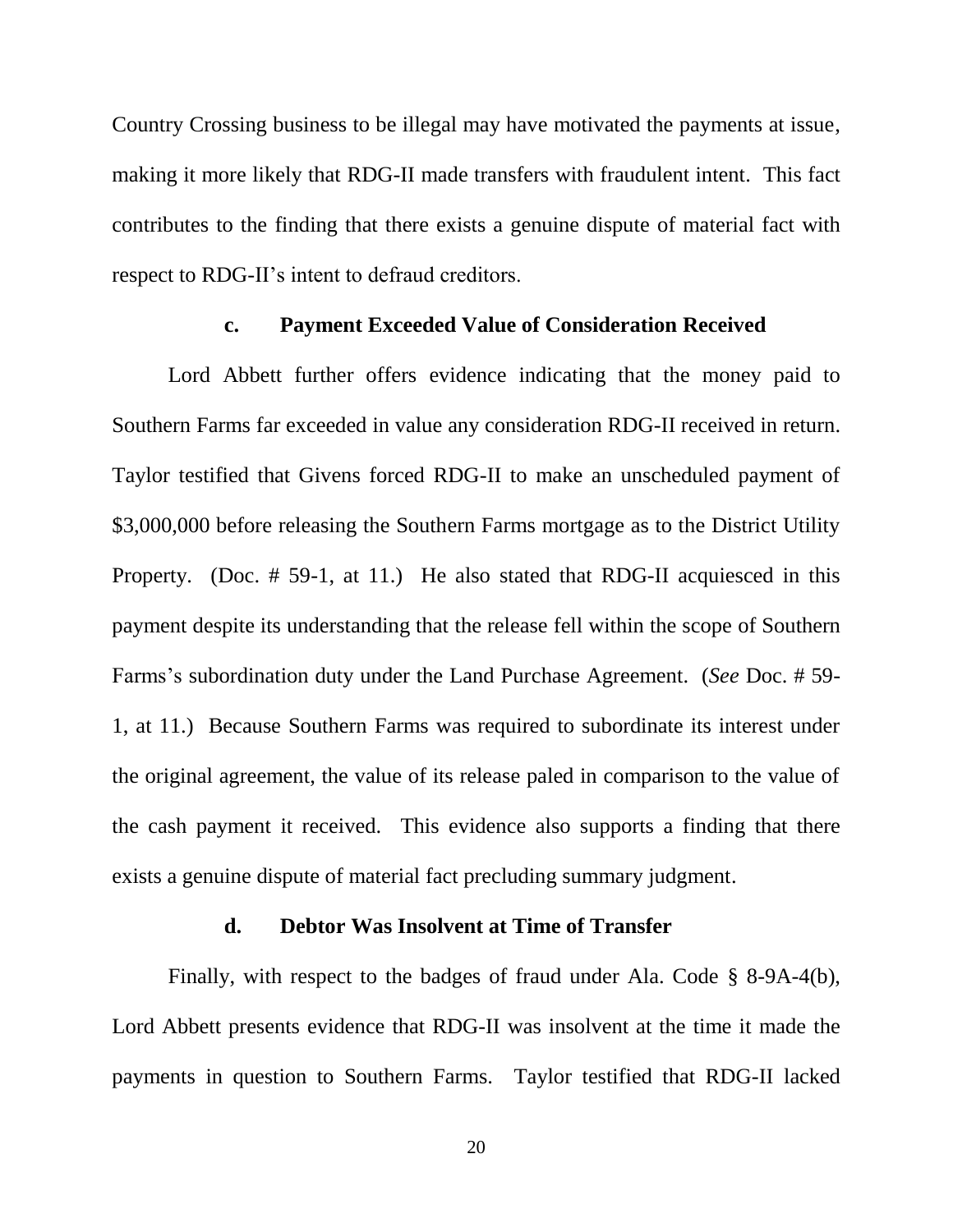sufficient cash flow to make payments to Southern Farms under the Land Purchase Agreement. (Taylor Aff., Doc. # 59-1, at 7.) Lord Abbett bolsters Taylor's testimony with RDG-II's balance sheets (Doc. # 59-1, at 90) and Trends Report (Doc. # 59-1, at 123). These documents reveal that RDG-II had little cash flow or income. And as soon as RDG-II signed the Land Purchase Agreement, according to Taylor, its liabilities greatly exceeded its assets. (Taylor Aff., Doc. # 59-1, at 8.) This unrebutted evidence adequately supports a factual finding that RDG-II was insolvent at the time it made the payments.

Taken together, these evidentiary submissions are sufficient to raise a genuine dispute of material fact regarding RDG-II's intent to defraud its creditors. They suggest that RDG-II made transfers to an insider, that the value of the transfers exceeded the consideration it received in exchange, and that RDG-II was insolvent at the time it made the transfers. They also shed light on the climate of uncertainty in which RDG-II made decisions about its financing, and on the opportunities for manipulation thus precipitated. Because Lord Abbett has presented sufficient evidence to raise a genuine dispute of material fact as to RDG-II's intent to defraud creditors, summary judgment is improper.

## **3.** *Constructive Fraudulent Transfer*

Lord Abbett's evidentiary submissions are also sufficient to support a factual finding that RDG-II engaged in constructive fraudulent transfer. That theory,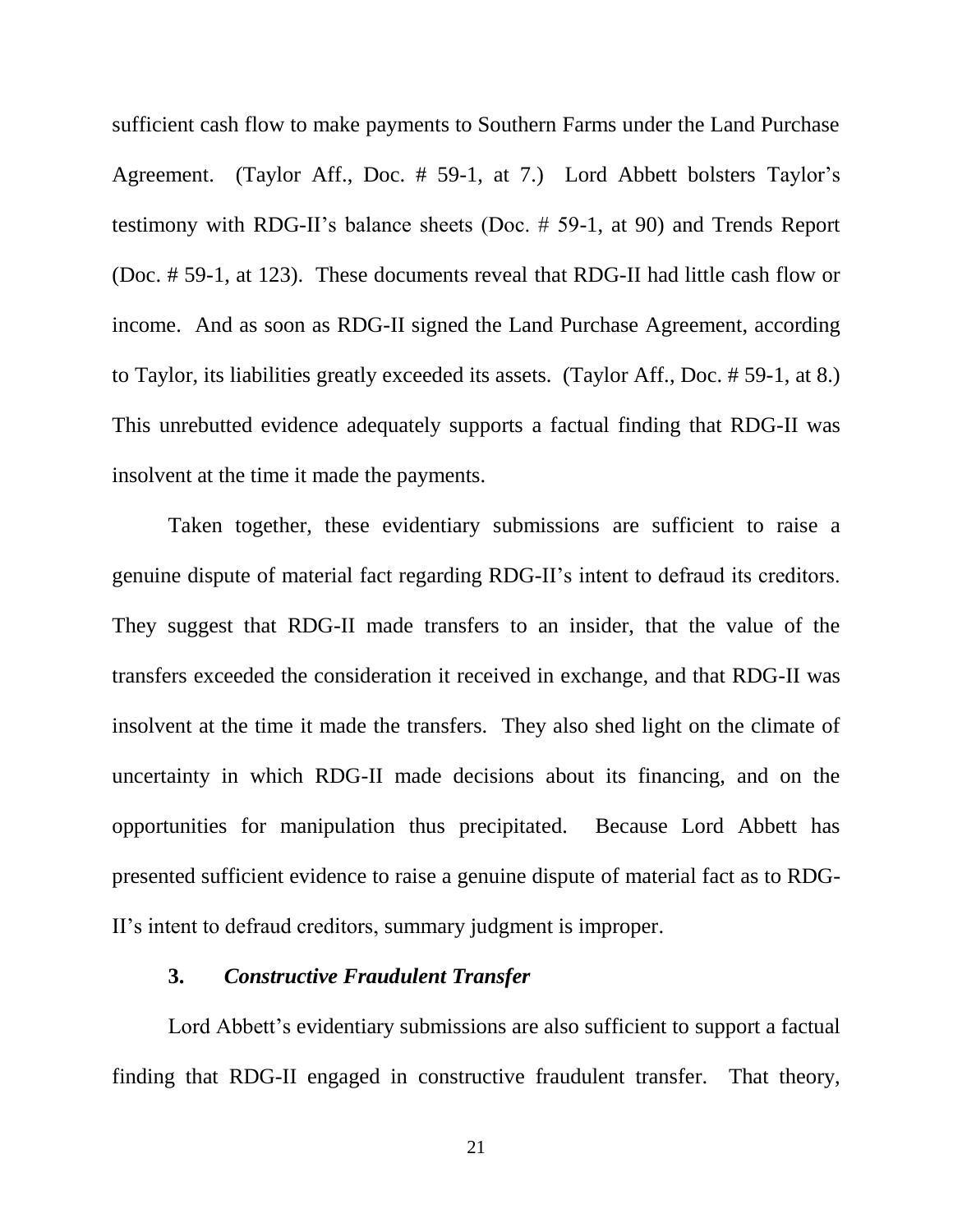codified in the Alabama Fraudulent Transfer Act, provides that a creditor can state a claim for fraudulent transfer without proving the debtor's intent to defraud. Ala. Code § 8-9A-5. Under § 8-9A-5(a), Lord Abbett must establish (1) that its claim arose before the transfers were made, (2) that RDG-II made the transfers without receiving reasonably equivalent value in exchange, and (3) that RDG-II was insolvent at the time of the transfers or became insolvent as a result of the transfers. Ala. Code § 8-9A-5(a). Under § 8-9A-5(b), Lord Abbett must establish (1) that its claim arose before the transfers were made, (2) that the payments to Southern Farms constituted transfers to an insider for an antecedent debt, (3) that RDG-II was insolvent at the time of the transfers, and (4) that Southern Farms had reasonable cause to believe the debtor was insolvent. Ala. Code § 8-9A-5(b).

#### **a. Relief Under § 8-9A-5(a)**

Lord Abbett has submitted sufficient evidence to support a claim under § 8-9A-5(a). The second and third elements of a claim under § 8-9A-5(a) have already been addressed. For the reasons set out in Part IV.A.2.c, *supra*, Lord Abbett has carried its burden on the issue of whether RDG-II made a transfer without receiving reasonably equivalent value. And for the reasons set out in Part IV.A.2.d, *supra*, Lord Abbett has submitted sufficient evidence to support a finding that RDG-II was insolvent at the time it made the transfers. Yet to be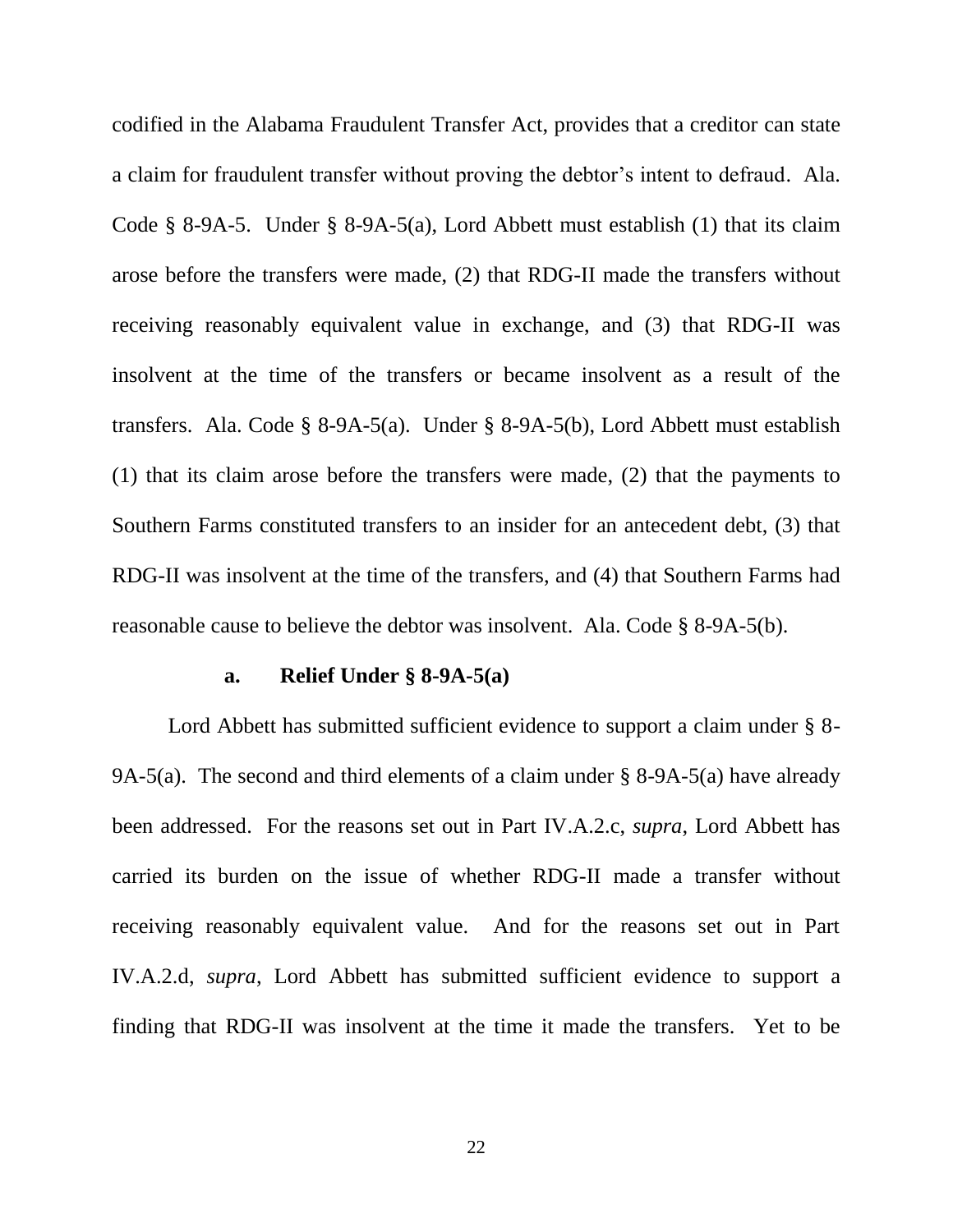determined is the issue of whether Lord Abbett's claim arose before the transfers took place.

In their Joint Reply, Defendants contend that Lord Abbett has produced "no evidence what so every [sic]" that Lord Abbett's claim arose before RDG-II made the payments at issue. The statute defines "claim" broadly to include "a right to payment, whether or not the right is reduced to judgment, liquidated, unliquidated, fixed, contingent, matured, unmatured, disputed, undisputed, legal equitable, secured, or unsecured . . ." § 8-9A-1(3). Though the evidence it presented is less than overwhelming, Lord Abbett has offered adequate proof to survive this motion for summary judgment.

The record does not reveal the exact date on which Lord Abbett became "holder" of the bonds. The Houston County Commission authorized the bonds by a resolution dated July 13, 2009. (Doc. # 59-2, at 98.) The Circuit Court of Houston County then validated the bonds by an order dated October 1, 2009. (Doc. # 59-2, at 183.) On November 1, 2009, the Districts actually sold the bonds to the Indenture Trustee. (Trust Indenture, Doc. # 59-2, at 6.) Lord Abbett stated in its answers to interrogatories propounded by Defendants that it purchased the first series of bonds "following" the bond validation order. (Answers to Interrogs., Doc. # 52-14, at 3.) In addition, Craig Wrathell confirmed that Lord Abbett is the holder of the bonds. (Craig Wrathell Dec., Doc. #59-2, at 3.) There is no doubt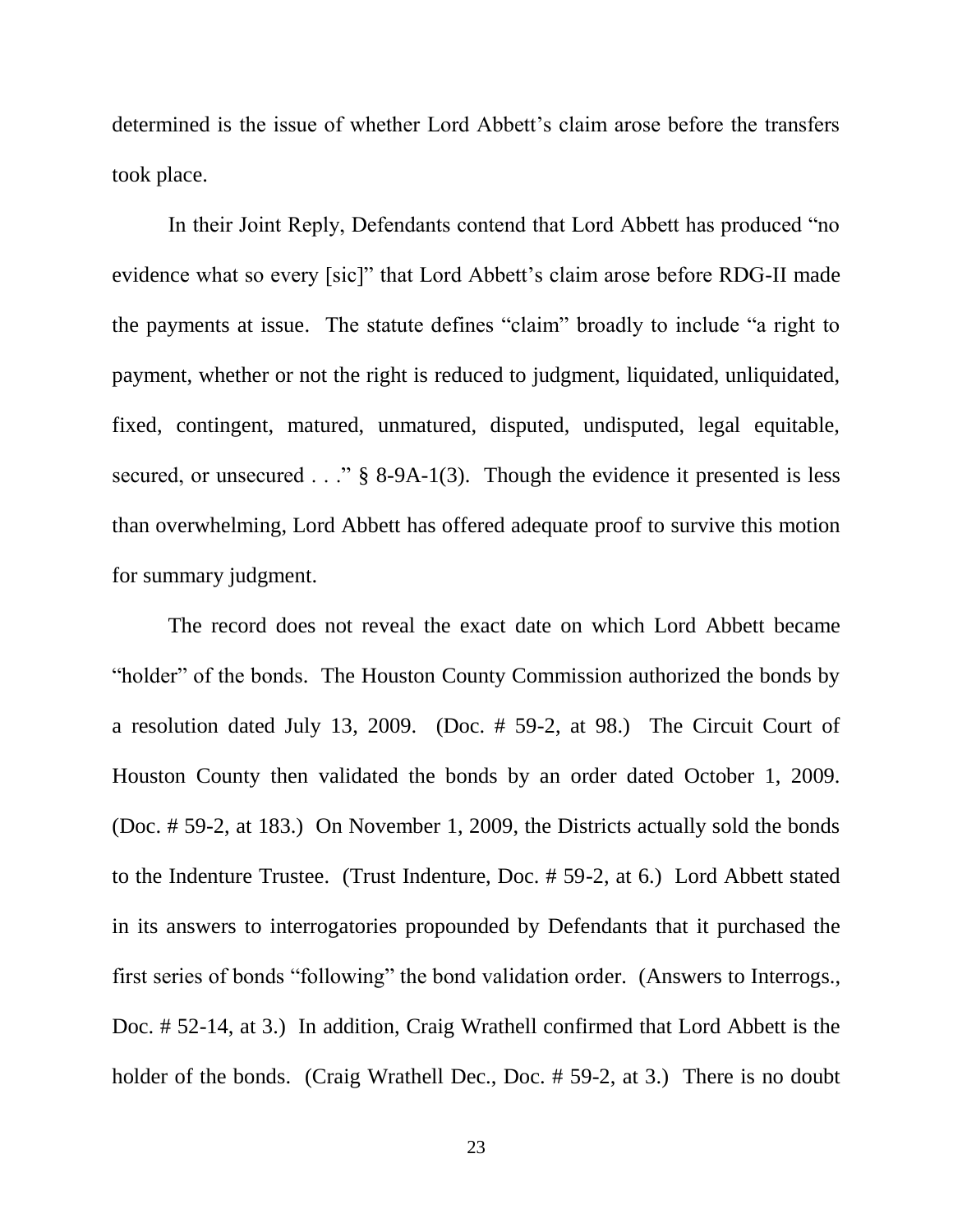that a bondholder is entitled to the proceeds from the assessments and fees after validation, and thus has a claim within the meaning of the Alabama Fraudulent Transfer Act. *See* Ala. Code § 11-81-224.

Based on the evidence presented, one could reasonably conclude that Lord Abbett, as a bondholder, has a valid claim for unpaid bond obligations. One may also reasonably conclude from the record that Lord Abbett's claim on the bond obligations at issue arose on November 1, 2009.<sup>12</sup> Southern Farms and Givens, the moving parties with the Rule 56 burden, cite no evidence to undermine this reasoning.<sup>13</sup>

The evidentiary submissions establish with greater clarity the dates on which the payments at issue took place. Three payments clearly occurred prior to November 1, 2009. RDG-II made the \$300,000 payment on January 26, 2009 (Balance Sheets, Doc. # 59-1, at 92), the \$200,000 payment on February 25, 2009

<sup>&</sup>lt;sup>12</sup> Lord Abbett presumably knows with certainty the date upon which it purchased the first series of bonds. It may be able to show, based on evidence to that effect, and in light of the controlling legal principles, that its claim arose on some date earlier than November 1, 2009. For purposes of this summary judgment motion, and viewing the evidence in the light most favorable to Lord Abbett, the line must be drawn at November 1, 2009. This is the date upon which the Cooperative District actually agreed to issue bonds to the Indenture Trustee. And without more evidence or briefing on the issue, it cannot be concluded that Lord Abbett's right to payment arose any sooner.

 $13$  In fact, Defendants only make reference to one piece of evidence in support of their motion for summary judgment on the issue of fraudulent transfer. They cite the Southern Farms Affidavit, which states, in conclusory fashion, that payments made to Southern Farms were pursuant to the land purchase agreements, that all payments were part of an arm's length transaction between RDG-II and Southern Farms, and that Southern Farms was not an insider of RDG-II. (Doc. # 50-1, at 4–5.) None of these averments rebuts the evidence suggesting that Lord Abbett's claim arose on November 1, 2009.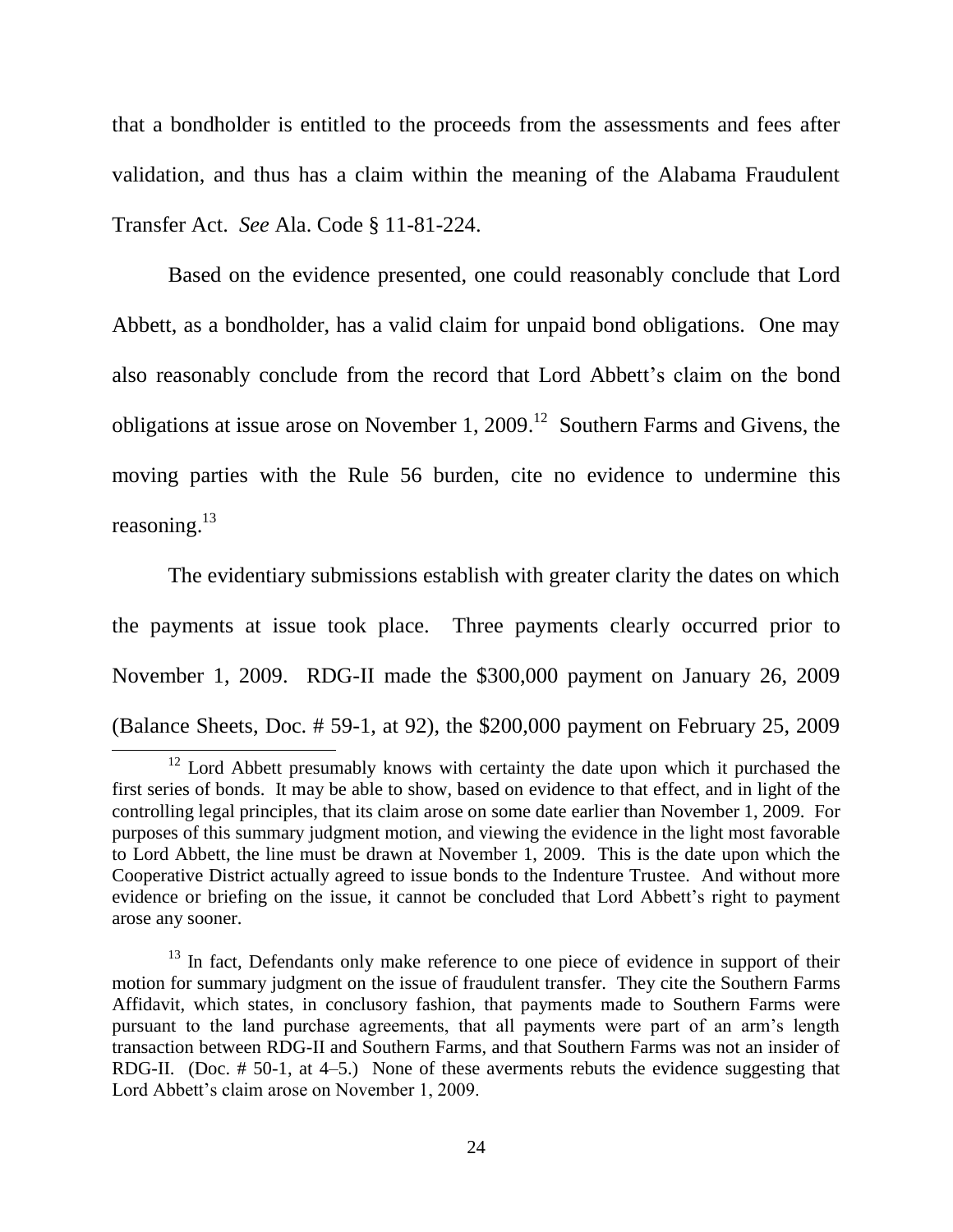(Balance Sheets, Doc. # 59-1, at 92), and the \$1,180,000 payment on August 19, 2009 (Balance Sheets, Doc. # 59-1, at 98).

The other two payments, however, took place after November 1, 2009. In his response to interrogatories propounded by Lord Abbett, Givens confirmed that Southern Farms received a \$2,235,238.07 payment from RDG-II in November of 2009. (Answers to Interrogatories, Doc. # 59-5, at 4.) This amount correlates with the amount of the loan RDG-II received from Specialized Services, which allowed RDG-II to make a \$3,000,000 payment under the amended mortgage agreement. (Specialized Services Promissory Note, Doc. # 59-12, at 5.) The record reveals that RDG-II did not execute the promissory note related to this loan until November 23, 2009. (Specialized Services Promissory Note, Doc. # 59-12, at 5.) RDG-II made another payment to Southern Farms in the amount of \$855,714 on December 8, 2009. (Balance Sheets, Doc. # 59-1, at 102.)

Viewing all the evidence in the light most favorable to Lord Abbett, Lord Abbett has submitted sufficient evidence to raise a genuine dispute of material fact regarding whether the claim arose before RDG-II made payments to Southern Farms. The evidence is sufficient to allow a factual finding that the claim arose on November 1, 2009. The evidence is further sufficient to allow a finding that RDG-II made three payments to Southern Farms after that date. Accordingly, as it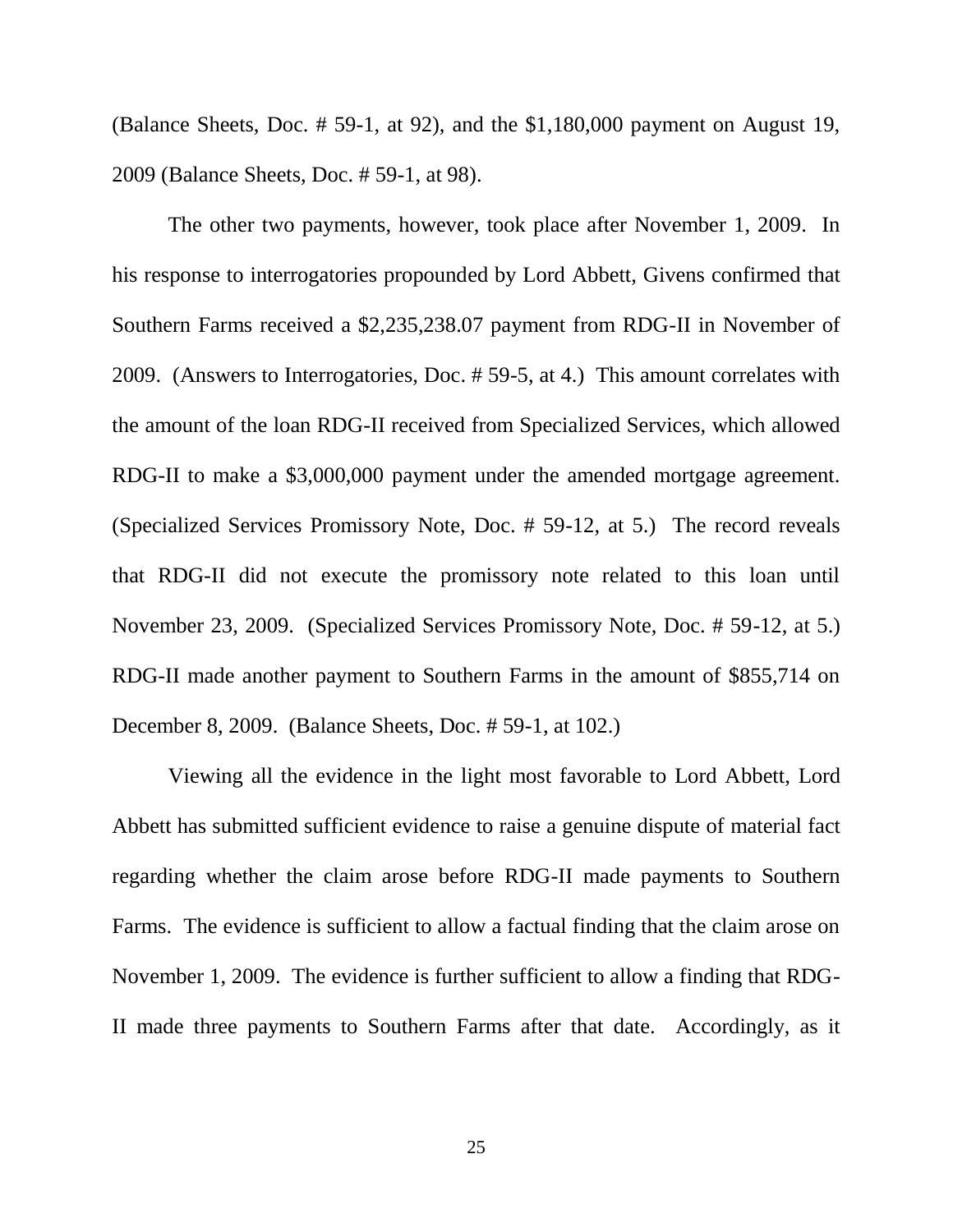relates to a claim for relief under  $\S$  8-9A-5(a), the motions for summary judgment are due to be denied.

## **b. Relief Under § 8-9A-5(b)**

To previal under § 8-9A-5(b), Lord Abbett must show that its claim arose before RDG-II made the transfer, that the transfer was to an insider, that the transfer was for an antecedent debt, that the debtor was insolvent at the time, and that the transferee has reason to believe the debtor was insolvent at the time of the transfer. As explained in Part IV.A.3.a, *supra*, Lord Abbett has successfully raised a factual dispute as to whether its claim arose before RDG-II made the transfers. For the reasons stated in Part IV.A.2.a, *supra*, Lord Abbett has presented sufficient evidence on the issue of whether RDG-II made the transfers to an insider. As set forth in Part IV.A.2.d, *supra*, Lord Abbett's evidence is adequate to raise a genuine issue of material fact regarding RDG-II's insolvency. The remaining issues are whether the transfer was for an antecedent debt, and whether the transferee had reason to believe the debtor was insolvent at the time of the transfer.

As to the antecedent nature of the debt, it is clear from the record that RDG-II made monetary transfers to Southern Farms in satisfaction of the pre-existing land purchase obligation. (*See* Principal Reduction Agreement, Doc. # 59-1, at 261; Amended and Restated Promissory Note and Security Agreement, Doc. # 59- 1, at 293; Taylor Affidavit, Doc. # 59-1, at 11.) There is also evidence in the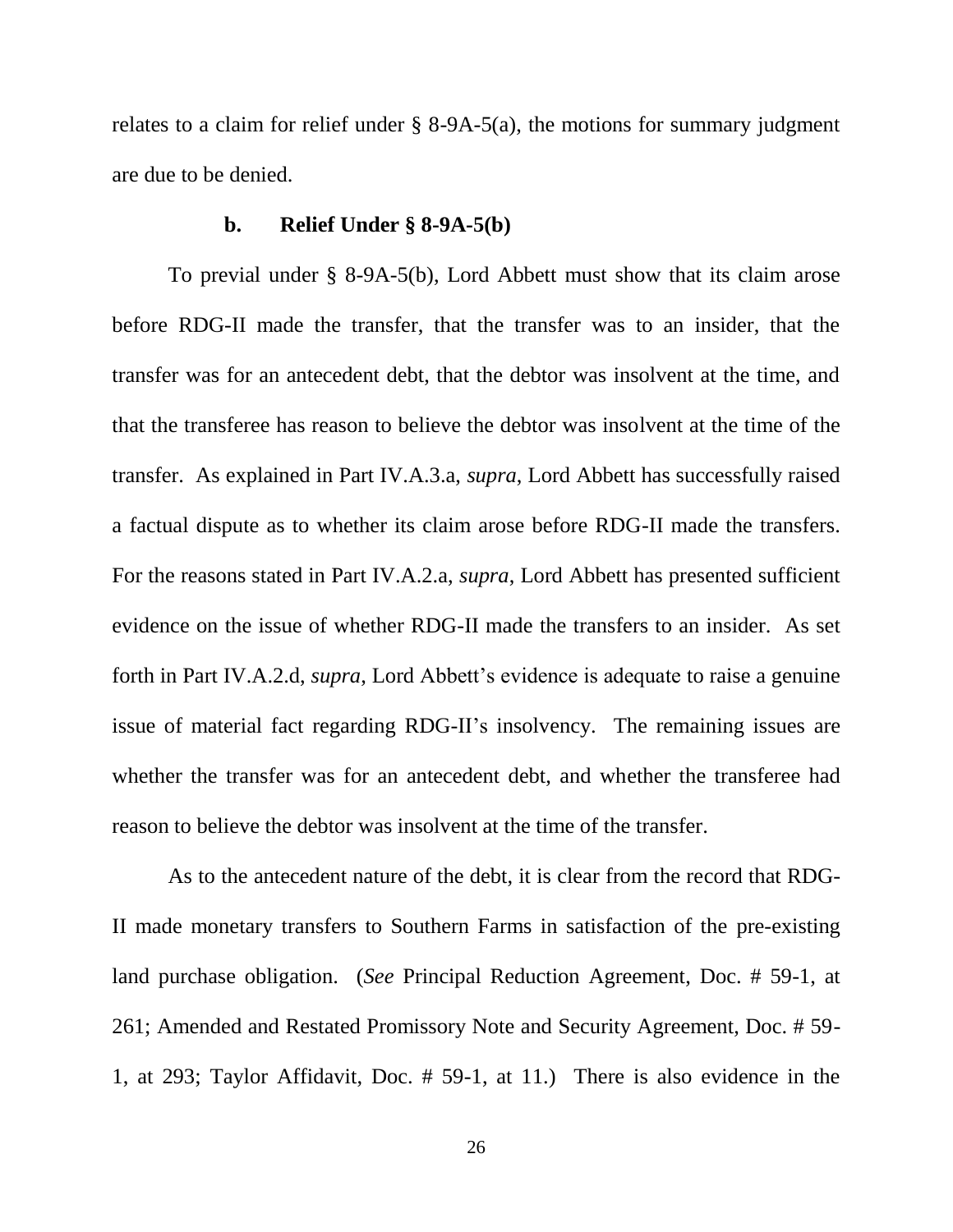record sufficient to raise an issue of fact as to whether Southern Farms and Givens were aware of RDG-II's insolvency. Though Givens stated at his deposition that he was unaware of RDG-II's cash flow issues (Givens Deposition, Doc. # 59-10, at 6), Taylor testified that he informed Givens of these issues (Taylor Affidavit, Doc. # 59-1, at 7). This conflicting testimony evidences a material dispute of fact as to this element of a § 5-9A-5(b) claim. Accordingly, as the motions for summary judgment relate to a claim for relief under § 8-9A-5(b), they are due to be denied.

# **4.** *Defenses*

Southern Farms and Givens emphasize that the transfers giving rise to this controversy were "pursuant to the arm's length transaction" between RDG-II and Southern Farms. (Doc. # 51, at 10; Doc. # 60, at 10.) Lord Abbett generously suggests that these arguments could be construed as an assertion of affirmative defenses to a fraudulent transfer action. (Doc. # 59, at 23.) For the following reasons, however, Defendants are not entitled to summary judgment based on either of the two potential affirmative defenses.

First, Southern Farms and Givens are not entitled to summary judgment on the basis of the "good faith" defense. That defense, which appears in the Alabama Fraudulent Transfer Act, provides that a transfer is not voidable under § 8-9A-4(a) against a transferee who took the asset in good faith and for a reasonably equivalent value. Ala. Code § 8-9A-8(a). Courts construing similar good faith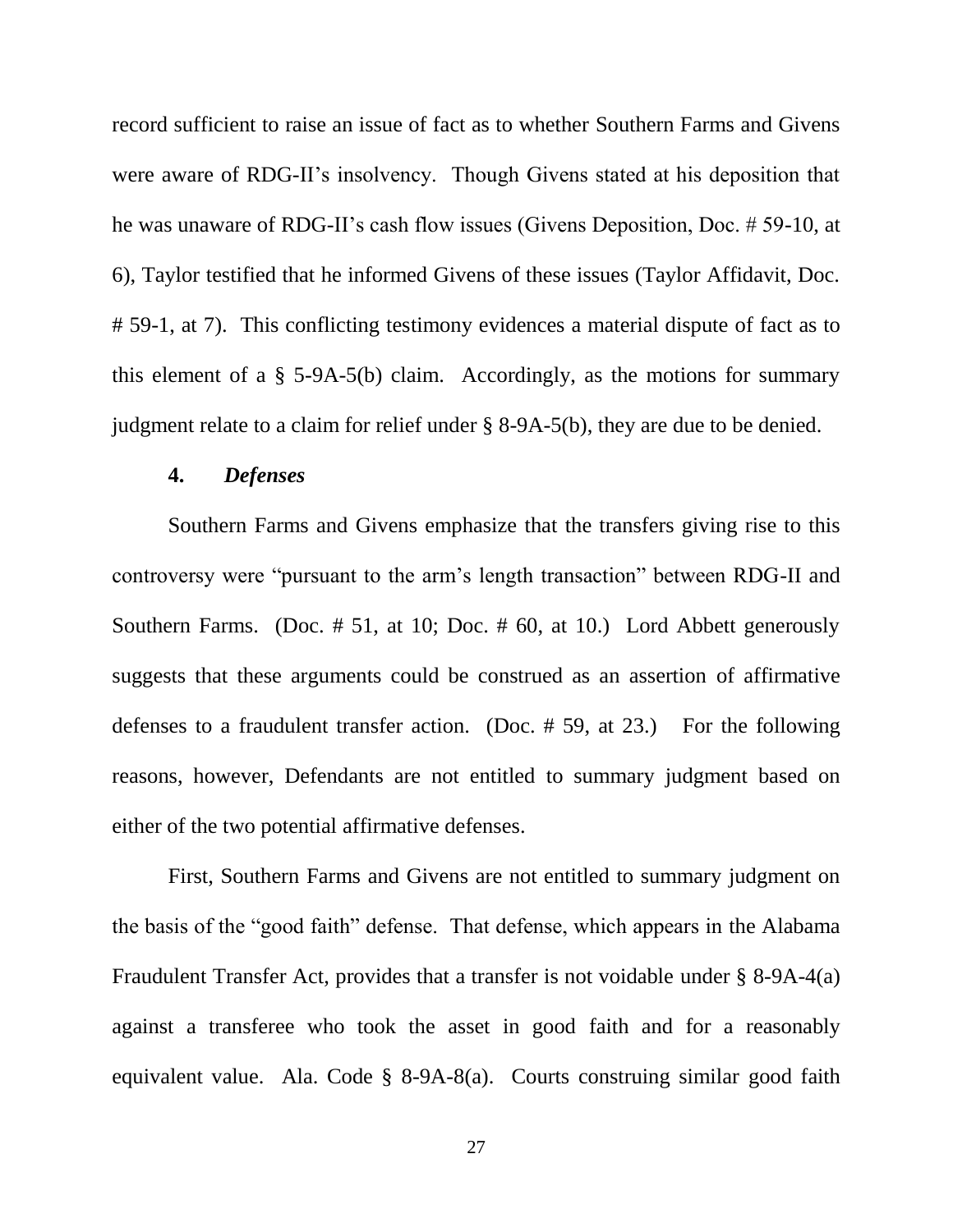defenses under state and federal laws have concluded that the transferee's knowledge of the debtor's insolvency or dire financial circumstances precludes a finding of good faith. *See In re Evergreen Sec., Ltd.*, 319 B.R. 245, 255 (Bankr. M.D. Fla. 2003); *In re Sherman*, 67 F.3d 1348, 1355 (8th Cir. 1995). Lord Abbett has submitted sufficient evidence to raise an issue of fact regarding Defendants' knowledge of RDG-II's insolvency. *See* Part IV.A.3.b, *supra*. It also has demonstrated the existence of a genuine dispute of material fact as to whether RDG-II received reasonably equivalent value in exchange for the payments. *See* Part IV.A.3.c, *supra*. Accordingly, the good faith defense fails.

Second, Defendants are not entitled to summary judgment on the basis of the "ordinary course of business" defense. This defense, also codified in the Alabama Fraudulent Transfer Act, provides that a transfer is not voidable under § 8-9A-5(b) if it was made in the ordinary course of business of the debtor and the insider. Ala. Code  $\frac{8}{3}$  8-9A-8(f)(2). Lord Abbett's evidence suggests that several of the payments made to Southern Farms were not contemplated under the terms of their original agreements. *See generally* Part III.A.3, *supra*. The ordinary course of business defense thus provides no relief.

## **B. Piercing the Corporate Veil**

Southern Farms and Givens also seek summary judgment with respect to Count One of Lord Abbett's Amended Complaint (Doc. # 65). In that Count, Lord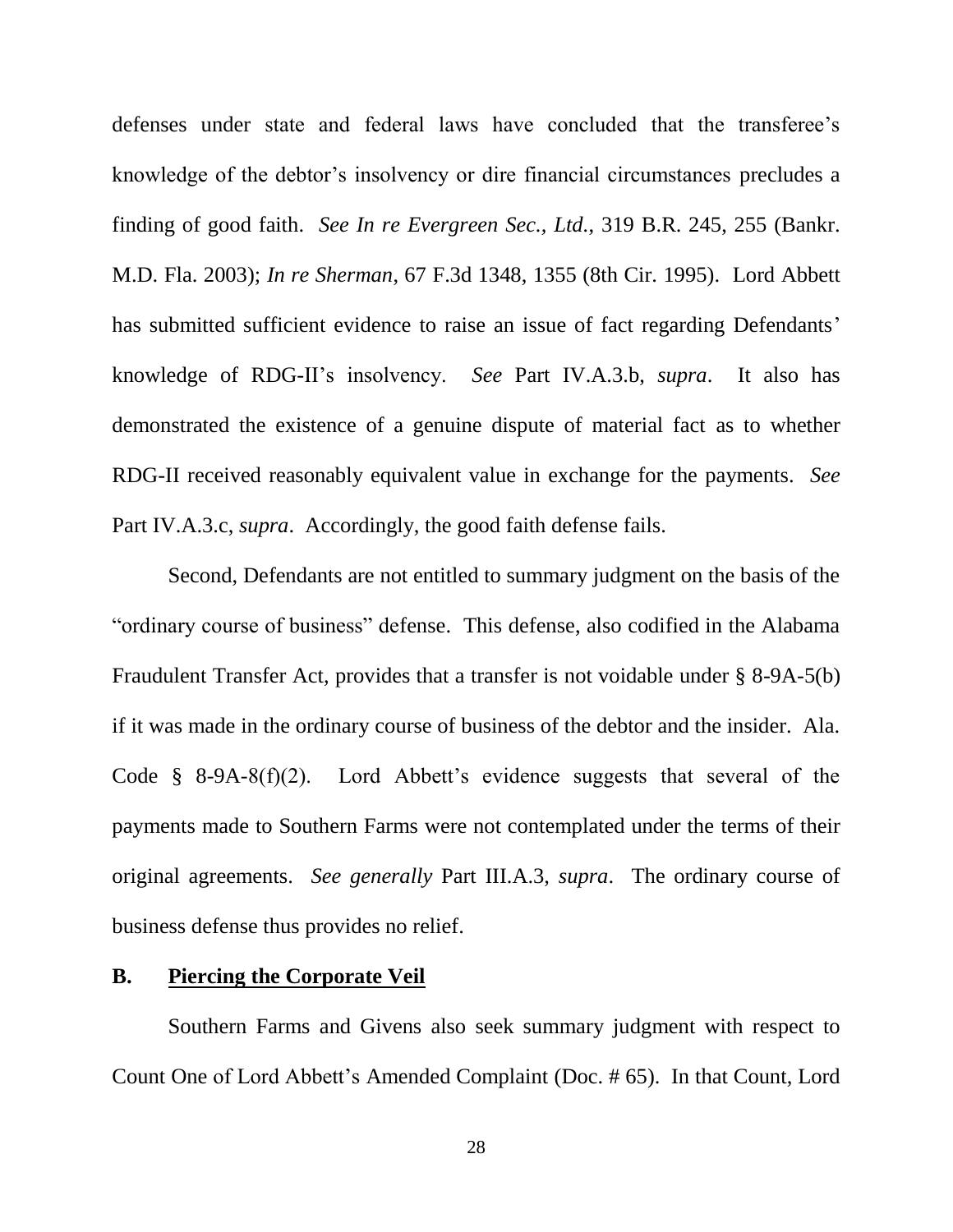Abbett seeks relief "pierc[ing] the corporate veil and declar[ing] Southern Farms to be the alter ego of Givens." (Doc.  $\#$  33, at  $\P$  74). For the following reasons, Southern Farms and Givens are not entitled to summary judgment on Count One.

## **1.** *Remedial Nature of a Claim for Piercing the Corporate Veil*

As a preliminary matter, piercing the corporate veil is merely a procedural device. A claim seeking this form of relief, as Southern Farms and Givens point out in their respective motions,  $14$  is not in itself a claim for substantive relief. Rather, a finding in support of piercing the corporate veil allows the claimant to impose liability on an individual or parent corporation for underlying causes of action brought against the defendant corporation. *Ryals v. Lathan Co.*, 77 So. 3d 1175, 1179 (Ala. 2011) (citing 1 Fletcher, *Cyclopedia Corporations* § 41.10 (1990)). Despite the remedial nature of the claim, it is nonetheless proper to consider its propriety at the summary judgment phase of the proceedings. *See Johnston v. Green Mountain, Inc.*, 623 So. 2d 1116, 1121 (Ala. 1993) (affirming an order granting summary judgment on a claim for piercing the corporate veil).

# **2.** *Elements of an Alter Ego Claim*

 $\overline{a}$ 

Lord Abbett proceeds under the theory that Southern Farms is the alter ego of Givens. To prevail on such a claim, Lord Abbett must show (1) that Givens had

<sup>&</sup>lt;sup>14</sup> Curiously, Southern Farms argues that it is entitled to summary judgment as to Count One of Lord Abbett's Second Amended Complaint. In fact, Southern Farms did the lion's share of the briefing with respect to Count One. As the corporate defendant, Southern Farms faces potential liability on the underlying claim regardless of the court's resolution of the alter ego issue. Only Givens stands to gain from an order granting summary judgment as to Count One.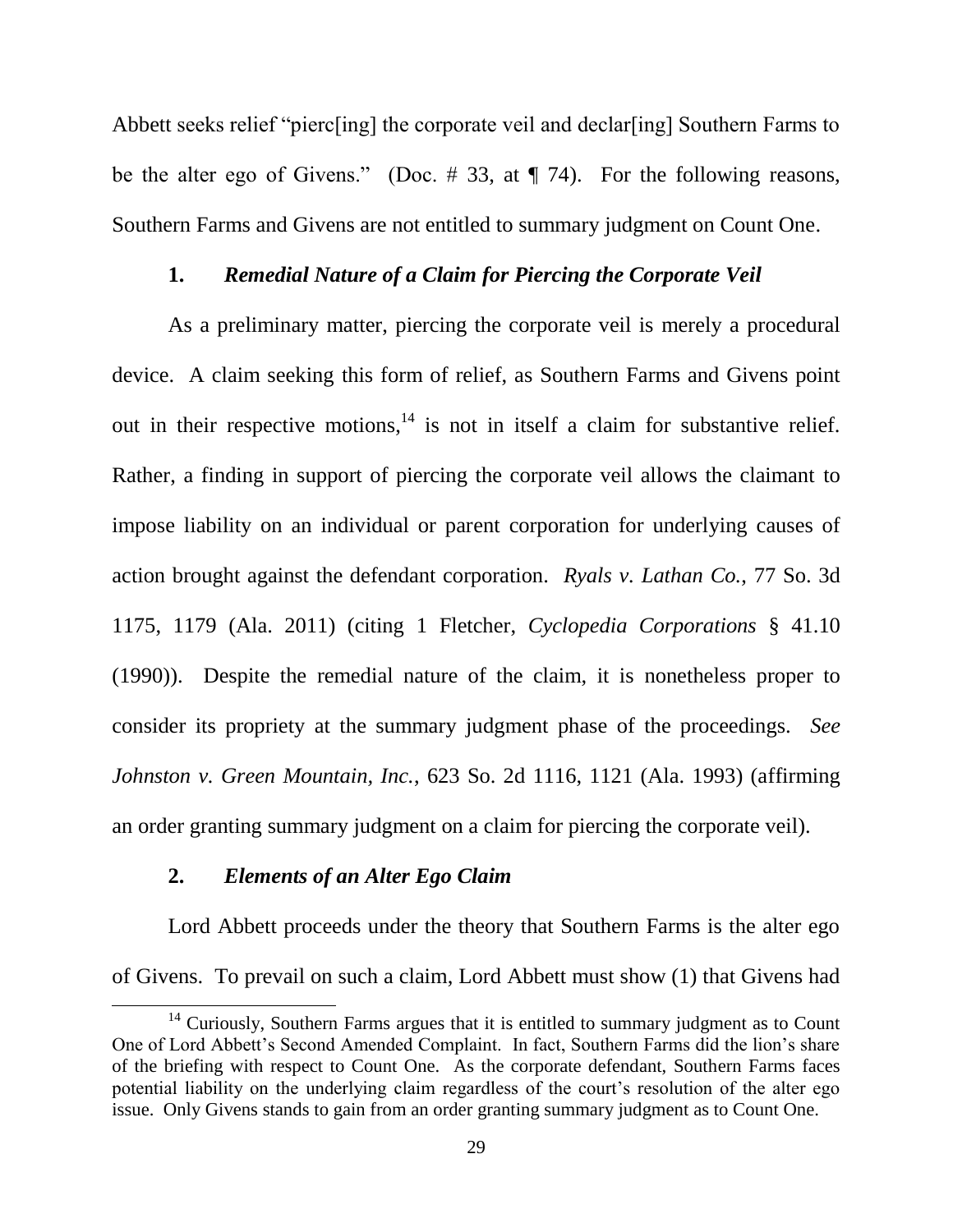complete control and domination over Southern Farms, (2) that Givens misused that control, and (3) that the misuse caused harm to Lord Abbett. *See Messick v. Moring*, 514 So. 2d 892, 894 (Ala. 1987).

## **a. Control and Domination**

With respect to the first element of this alter ego claim, it is clear that Givens is the exclusive shareholder and the sole officer of Southern Farms. (Answers to Interrogs., Doc. # 59-5, at 4.) Southern Farms and Givens do not dispute Givens's complete control and domination of the corporation. They focus instead on the remaining elements, arguing that Givens did not misuse that control and that any misuse did not cause harm to Lord Abbett.

#### **b. Misuse**

Southern Farms and Givens argue that the undisputed evidence shows that Givens did not misuse the corporate form. Though fraud or violation of some positive legal duty constitutes misuse, the claimant need not always prove that conduct to make out its alter ego claim. *Messick*, 514 So. 2d at 895. Alabama law allows a court to presume misuse of control where necessary to prevent injustice or unfairness. *Id.* Southern Farms and Givens rely on the affidavit of Southern Farms (Doc. # 50-1), wherein Givens served as the affiant on behalf of the corporation. The evidence they cite in support of their motion is Givens's conclusory assertion that Southern Farms "remained free from any misuse by its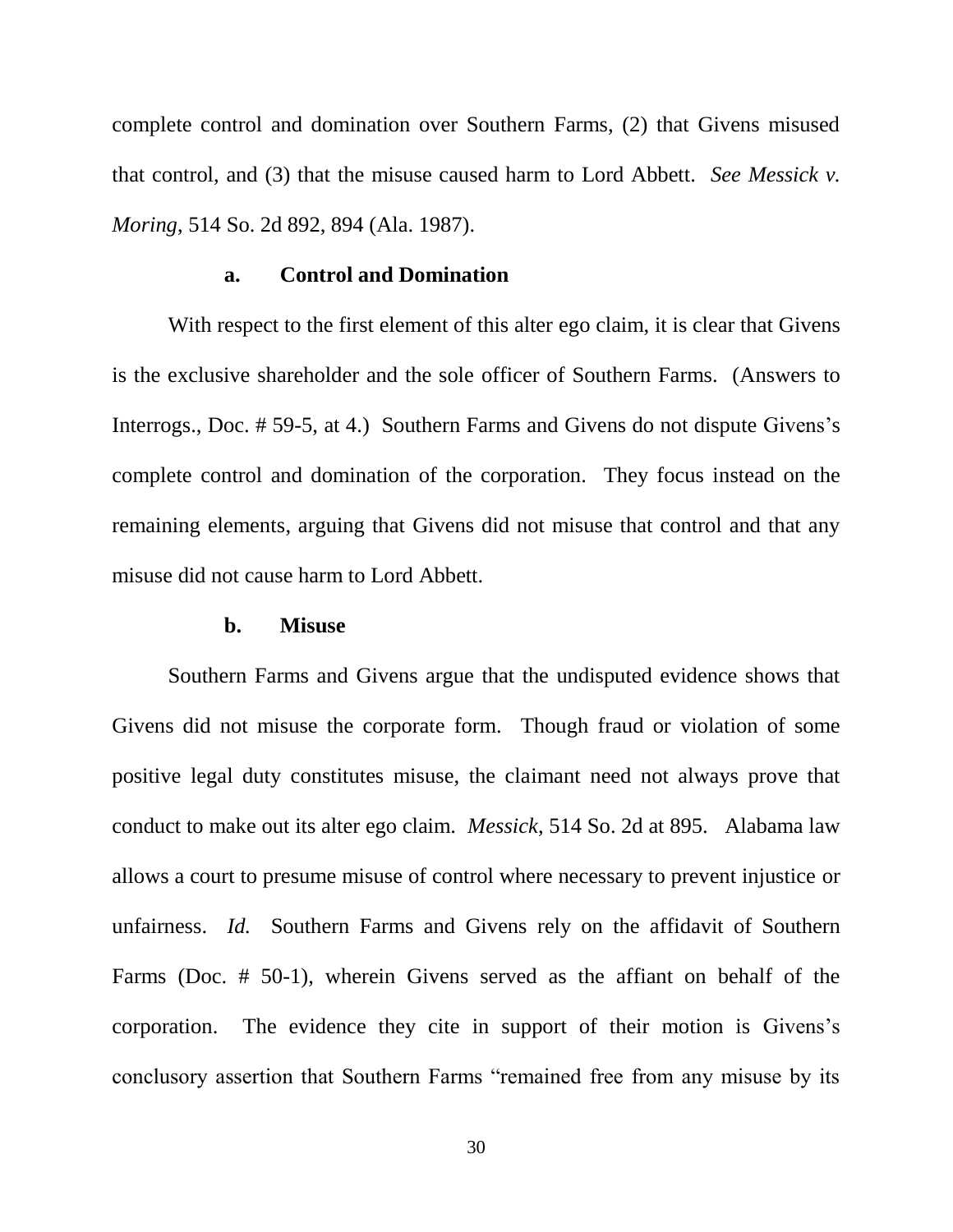President and principal shareholder." (Doc. # 51, at 9 (citing Doc. # 50-1, at 4).) They close their arguments with the similarly conclusory assertion that "there is no evidence to contradict the affidavit testimony of Southern Farms." (Doc. # 51, at 9.) Lord Abbett responds with four examples of evidence purportedly contradicting the affidavit testimony of Southern Farms.

First, Lord Abbett offers evidence suggesting that Givens misused the corporate form by effecting payments to Southern Farms that were unfair to other creditors. Taylor stated that Givens, while knowing of RDG-II's insolvency, obtained RDG-II share pledges upon the representation that he would protect Gilley from other creditors. (Taylor Aff., Doc. # 59-1, at 7–8.) Givens, in his deposition, denies that he made such a representation. (Givens Deposition, Doc. # 59-10, at 6-7.) Even if such a representation does not rise to the level of fraudulent or illegal conduct on the part of Givens, it suggests that Givens used Southern Farms to effect transactions that were unfair to other creditors. *See Heisz v. Galt Indus., Inc.*, 93 So. 2d 918, 931 (Ala. 2012) (recognizing the propriety of piercing the corporate veil in light of evidence that transactions in question were unfair); Ala. Corp. Law § 8:4 (4th ed.) ("Alabama cases embrace the fraud principle, even extending it to include various degrees of unfairness, where such is deemed subversive of the ends of justice."). The conflicting testimony of Taylor and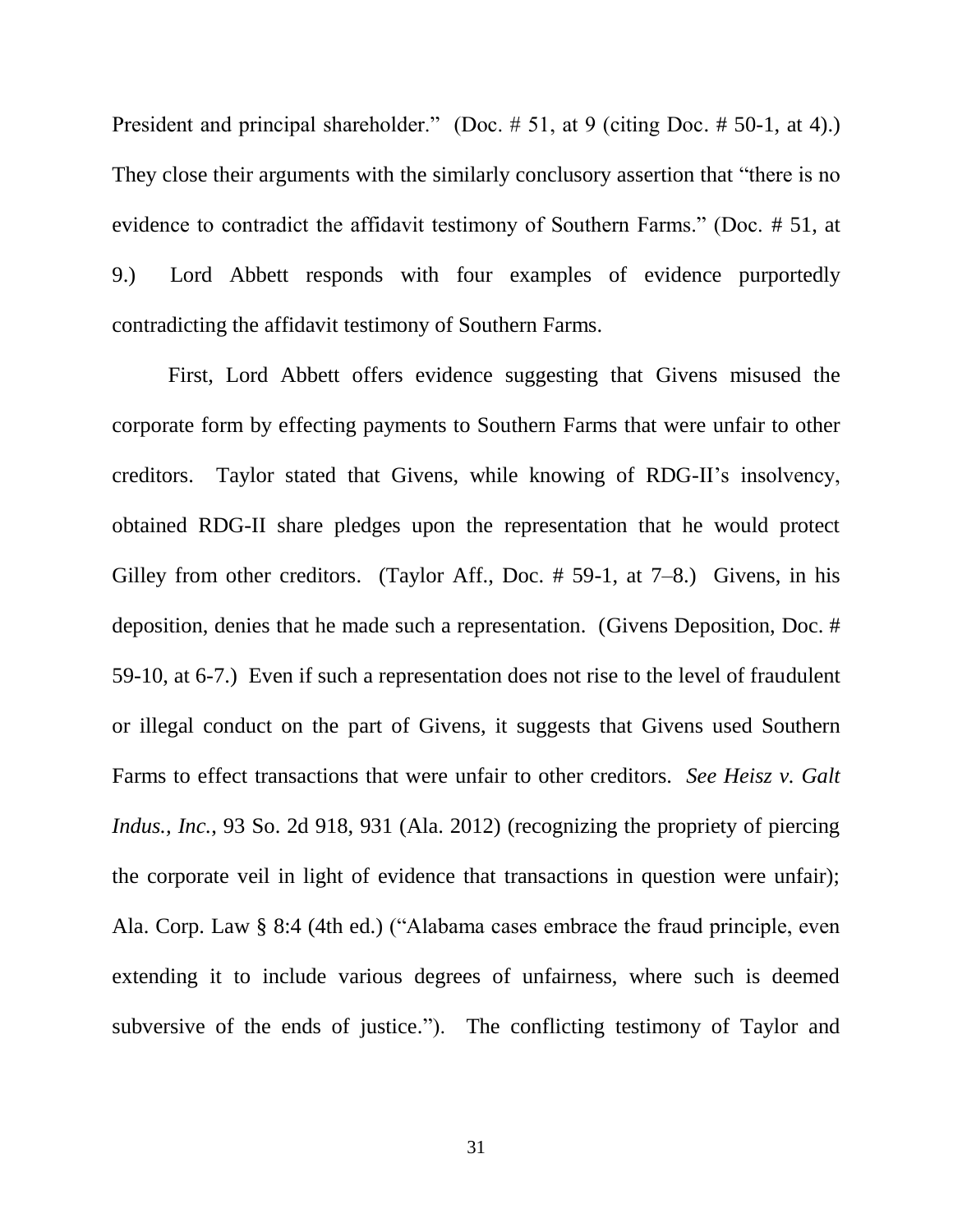Givens evidences a genuine dispute of material fact regarding Givens's misuse of the corporate form.

Second, Lord Abbett offers evidence of alleged fraudulent transfers of funds between RDG-II and Southern Farms. As set forth in Part IV.A, *supra*, Lord Abbett has come forth with substantial evidence supporting a fraudulent transfer claim. Measured against the conclusory affidavit testimony offered by Southern Farms and Givens regarding misuse of the corporate form, this evidence is sufficient to raise a genuine dispute of material fact regarding the misuse element of an alter ego claim.

Third, Lord Abbett contends that Givens misused the corporate form by taking advantage of share-pledge rights to effectuate transfers of funds from RDG-II to Southern Farms. By exercising its share-pledge rights, Southern Farms took ownership of the majority of the Class B membership units. (Givens Deposition, Doc. # 59-10, at 9.) This ownership allowed Givens, as sole shareholder and officer of Southern Farms, to appoint his son to the RDG-II Board of Managers. (Givens Deposition, Doc. # 59-10, at 15.) It also allowed Givens, around February of 2012, to take a position as chairman of the RDG-II's board of managers. (*See* Givens Deposition, Doc. # 59-10, at 199.) Givens held that position for the majority of the pendency of RDG-II's bankruptcy petition. (Givens Deposition, Doc. # 59-10, at 199.) In connection with those bankruptcy proceedings, RDG-II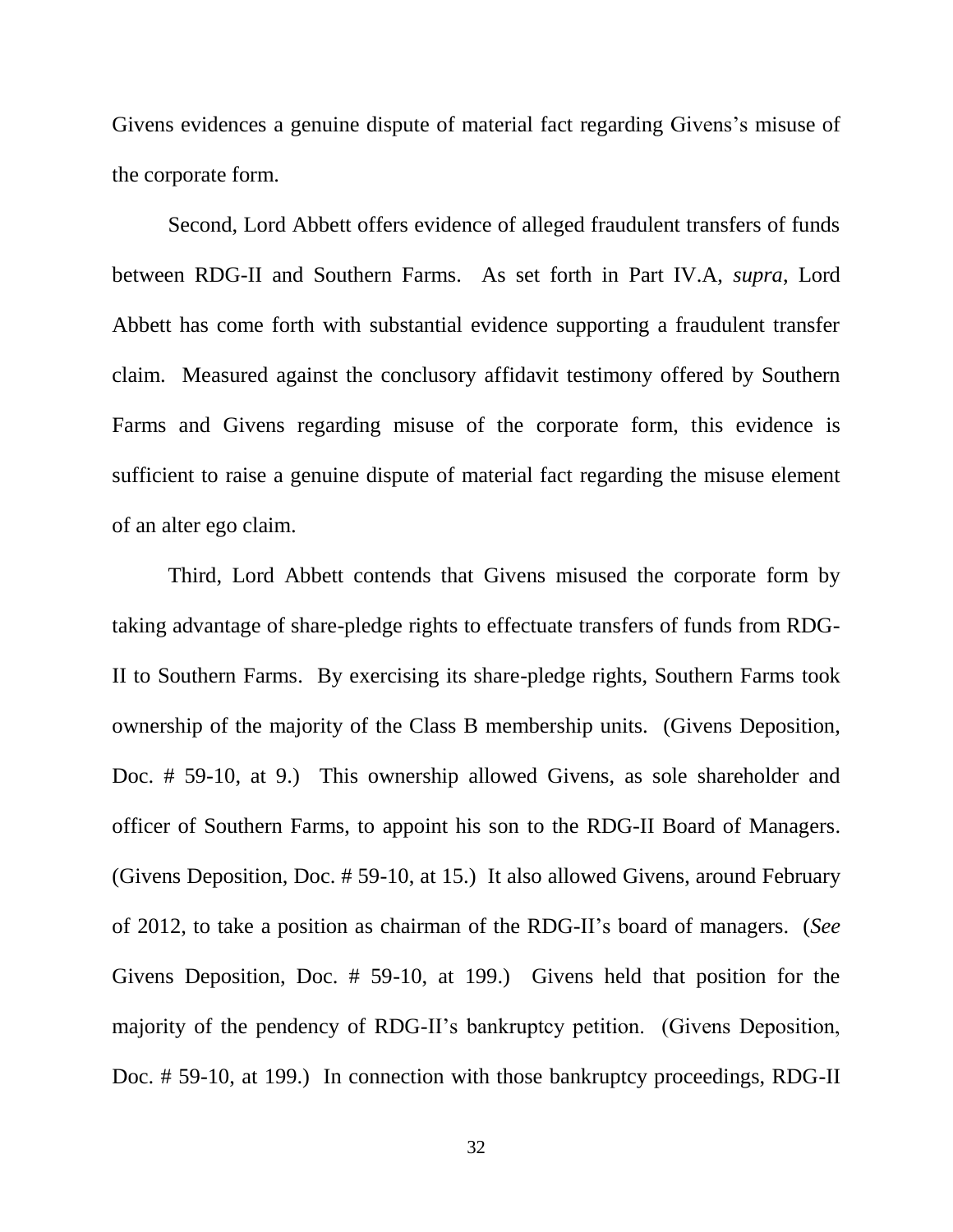made \$200,000 in adequate protection payments to Southern Farms. (Doc. # 59- 11, at 5.) These circumstances at least allow the inference that Givens misused his position to effectuate transfers that ultimately benefitted him as sole shareholder.

Fourth, Lord Abbett argues that Givens failed to observe the corporate form by signing agreements individually with the expectation that Southern Farms would be a party to the agreement. According to Lord Abbett, the fact that the sole shareholder individually executes agreements on behalf of the corporation is sufficient to preclude summary judgment on the issue of piercing the corporate veil. Lord Abbett attributes this proposition to *Ex parte AmSouth Bank of America*, 669 So. 2d 154, 157-158 (Ala. 1995). In support of its argument, Lord Abbett offers the Principal Reduction Agreement between Ronnie Gilley Properties, LLC, RDG-II, Givens, and Southern Farms. (Principal Reduction Agreement, Doc. # 59-1, at 262.) Lord Abbett contends that Givens signed this agreement individually, yet expected Southern Farms to be a party. The signature lines of the document belie this assertion, as Givens plainly signed the agreement both on behalf of Southern Farms in his capacity as its president and in his individual capacity. (Principal Reduction Agreement, Doc. # 59-1, at 262.) The fact that both Givens and Southern Farms were parties to this agreement does not, without more, indicate a disregard for corporate formalities.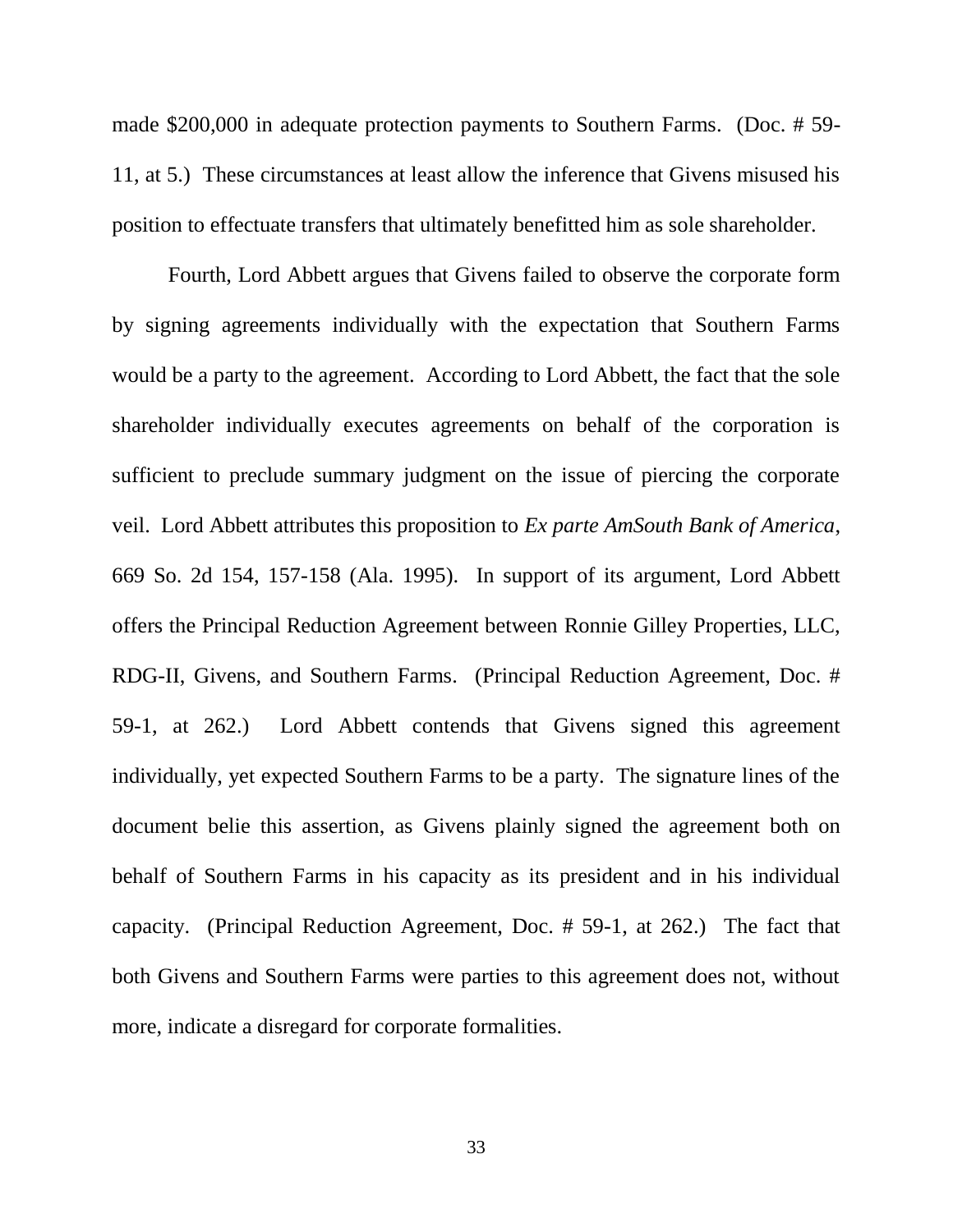Though the fourth argument regarding misuse is not particularly persuasive, the first three are well taken. The evidence Lord Abbett has submitted is sufficient to raise a genuine dispute of material fact regarding Givens's alleged misuse of the corporate form.

#### **c. Harm**

Lord Abbett offers several pieces of evidence supporting the contention that it suffered harm as a result of Givens's misuse of the corporate form. First, Taylor averred that RDG-II's transfers to Southern Farms, the potentially fraudulent nature of which is well supported by the evidence, came at the expense of other creditors. (Taylor Aff., Doc. # 59-1, at 10.) Because RDG-II devoted so much of its cash assets to making payments to Southern Farms, and because the business ultimately failed, RDG-II was unable to pay the assessments. These assessment proceeds would have benefitted Lord Abbett in its position as bondholder. (*See* Declaration of Craig Wrathell, Doc. # 59-2, at 3–4.) Ultimately, the obligations owing to Lord Abbett remain outstanding in the amount of \$29,060,000. (Proof of Claim, Doc. # 59-7, at 2.) Viewing the evidence in the light most favorable to Lord Abbett, the nonmoving party, it is clear there is a genuine dispute of material fact with respect to whether Givens's alleged misuse of the corporate form caused harm to Lord Abbett.